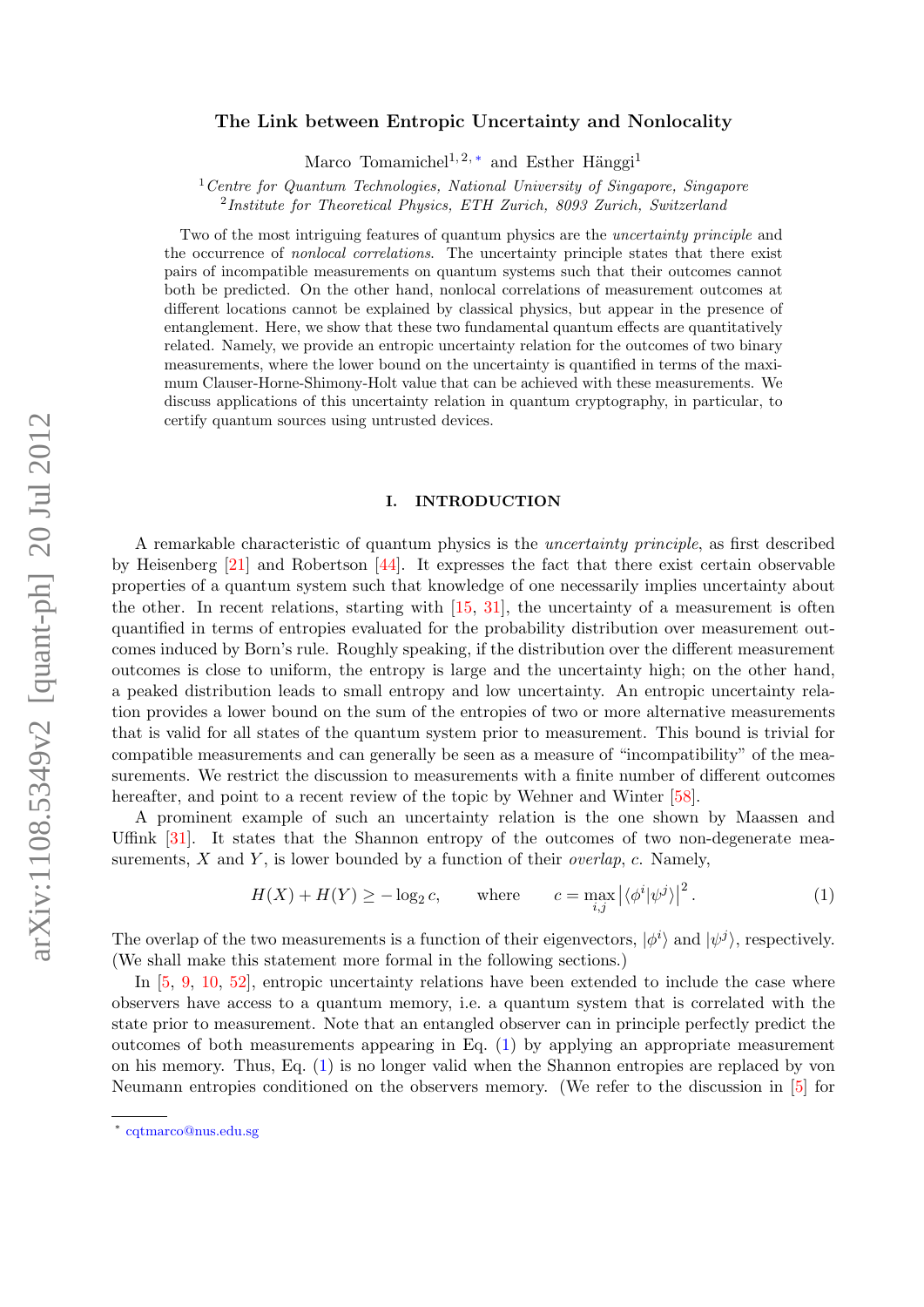more details.) This limitation can be overcome by introducing tripartite uncertainty relations, where one considers two separate quantum memories,  $B$  (controlled by Bob) and  $C$  (controlled by Charlie) and takes advantage of the monogamy of entanglement. Surprisingly, uncertainty relations of a similar form as [\(1\)](#page-0-1) result, but now the uncertainty is formulated in terms of conditional von Neumann entropies and reads [\[5\]](#page-9-3)

<span id="page-1-0"></span>
$$
H(X|B) + H(Y|C) \ge -\log_2 c. \tag{2}
$$

This inequality can be interpreted as follows. If Bob can predict the outcome of the X measurement with certainty (i.e.,  $H(X|B) = 0$ ), then Charlie necessarily has uncertainty about the outcome of the Y measurement (i.e.,  $H(Y|C) > 0$ ) as long as the measurements are incompatible (i.e.,  $c < 1$ ). Note also that [\(2\)](#page-1-0) implies [\(1\)](#page-0-1) due to the strong sub-additivity of the von Neumann entropy [\[29\]](#page-9-6) and is, therefore, strictly stronger.

In the context of cryptography, uncertainty of an eavesdropper implies (partial) secrecy, and indeed entropic uncertainty relations have been employed to show cryptographic security [\[12,](#page-9-7) [13,](#page-9-8) [25,](#page-9-9) [51,](#page-10-3) [52\]](#page-10-2). More generally, the usefulness of these uncertainty relations can be understood from the fact that the entropies on the lefthand side of  $(1)$  and  $(2)$  characterize operational quantities in information theory, e.g. the asymptotic data compression rate [\[16,](#page-9-10) [46\]](#page-10-4).

Another phenomenon distinguishing quantum from classical physics is the occurrence of nonlocal correlations. It has already been observed by Einstein, Podolsky and Rosen [\[18\]](#page-9-11) that quantum mechanics predicts correlations between entangled, but spatially separated particles, which are stronger than one would intuitively expect. Bell [\[2\]](#page-8-0) later showed that these correlations cannot be explained by any classical local theory; hence, they are called nonlocal.

Nonlocality can be quantified using so-called Bell inequalities [\[2\]](#page-8-0). A prominent example is the Clauser-Horne-Shimony-Holt (CHSH) inequality [\[7\]](#page-9-12), which considers a bipartite setup where two separated parties, called Alice  $(A)$  and David  $(D)$ , share a potentially entangled quantum state. Both parties randomly choose one out of two binary measurements that they apply to their share of the quantum state. We denote the outcomes of Alice's measurements by the random variables X and Y (as in the setup of the uncertainty relation) and David's outcomes by R and S, depending on his choice of measurement. The CHSH inequality states that, for any classically correlated state, it holds that  $\beta \leq 2$ , where

$$
\beta = 2\Pr[X = R] + 2\Pr[Y = R] + 2\Pr[X = S] + 2\Pr[Y \neq S] - 4
$$
\n(3)

is called the CHSH value. If  $\beta > 2$ , we call the correlation nonlocal, and quantum mechanics allows is called the *CHSH value.* If  $\rho > 2$ , we call the correlation nonlocal, and quantum mechanics allows correlations that achieve up to  $\beta_{\text{max}} = 2\sqrt{2}$ , which is called Tsirelson's bound [\[54\]](#page-10-5). (Nonlocal correlations can, for example, be realized using an entangled pair of spin-1/2 particles, where the choice of measurement corresponds to a spin direction. However, we will not make any assumption about how the system is physically realized in the following.)

The remainder of this paper is structured as follows. Section [II](#page-1-1) discusses related work. Section [III](#page-2-0) states the main results of our work, which provide a link between entropic uncertainty and nonlocality. Finally, Section [IV](#page-7-0) sketches an application of our results to self-testing sources of Bennett-Brassard 84 states. The formal proofs of the main results are deferred to the appendix.

# <span id="page-1-2"></span><span id="page-1-1"></span>II. RELATED WORK

The main result of this paper is a quantitative relation between entropic uncertainty and nonlocality. The fact that the incompatibility of local measurements and nonlocality are related in some way is folklore knowledge and follows, for example, from the work of Tsirelson [\[54\]](#page-10-5). For the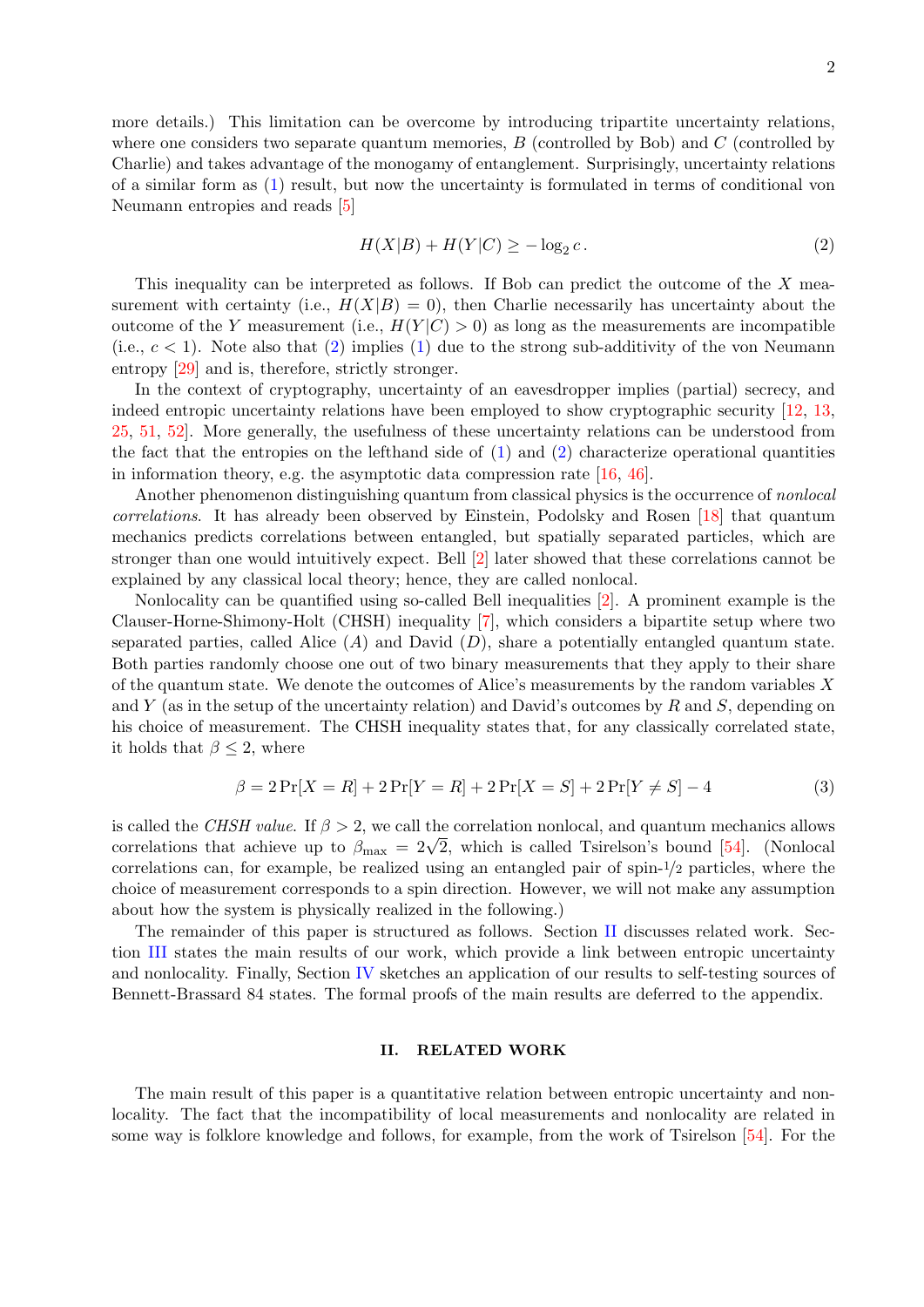case when the systems are restricted to qubits, a bound on the maximal CHSH value in terms of the angle between local measurements has been derived by Seevink and Uffink [\[45\]](#page-10-6). The analytical form of Relation [\(5\)](#page-6-0) has been conjectured by Horodecki [\[22\]](#page-9-13) and derived independently by Lim [\[30\]](#page-9-14) for the case of single qubit systems. Mayers and Yao have shown that in order to reach the maximal CHSH value allowed by quantum physics, the state and measurements essentially need to be (equivalent to) a fully entangled state and optimal CHSH measurements even when they are embedded in higher dimensions [\[35,](#page-10-7) [36\]](#page-10-8). They also employed this result in quantum cryptography, where they used it to construct self-testing sources.

We improve these results by providing an exact analytical relation that characterizes all allowed combinations of local overlap and CHSH value. In particular, our result is independent of the system dimension and the quantum state under consideration. Furthermore, the overlap — in contrast to other measures of incompatibility based on the commutator of the observables or the angle between measurements that have been investigated previously— attains operational meaning in quantum information theory through the entropic uncertainty relations. Following Mayers and Yao, we also sketch an application our result to self-testing sources.

On a related topic, Oppenheim and Wehner  $[39]$  — for a class of generalized physical theories that includes quantum mechanics and classical theory — showed that the presence of uncertainty, via steering, directly limits the maximally achievable nonlocality. Our result can be seen as complementary to theirs, as we show that in order to achieve a certain nonlocality, at least some specific amount of uncertainty is necessary.

Device-independent quantum key distribution [\[1,](#page-8-1) [20,](#page-9-15) [32,](#page-10-10) [34,](#page-10-11) [37\]](#page-10-12) and randomness generation [\[8\]](#page-9-16) usually bases security on a relation between nonlocality and the randomness of the outcomes relative to some (quantum) adversary. Our result allows to split the security analysis of these protocols into two parts: the nonlocality of the measured correlations first gives a bound on the uncertainty of local measurement outcomes, which in turn can be used to ensure security. The two parts can be analyzed independently and thus our methods can be used to simplify such an analysis and, potentially, reduce the required assumptions.

### <span id="page-2-0"></span>III. MAIN RESULTS

In order to present our main results, we employ the density operator formalism of quantum mechanics in finite dimensions and use standard notation that we quickly summarize here.

## A. Notation

A quantum state is represented by a positive semidefinite operator with unit trace acting on a finite-dimensional Hilbert space. We consider states shared between different locations, which are described as operators acting on the tensor product of the respective local spaces. For example, we denote by  $\rho_{AB}$  a state shared between locations A and B and by  $\rho_B = \text{tr}_A(\rho_{AB})$  its marginal state on  $B$ , where  $\text{tr}_A$  is the partial trace over  $A$ .

A quantum measurement can be most generally described by a positive operator-valued measure (POVM). The measure induces a completely positive trace-preserving map (CPTPM) that maps states on A to a classical register that contains the measurement outcome. Within the quantum formalism, a classical register (or random variable) is described by a Hilbert space with a fixed basis and states that are diagonal in this basis. For example, let  $X = \{M_A^x\}$  be a measurement with discrete outcomes on A, i.e. a set indexed by x of positive semidefinite operators  $M_A^x$  on A satisfying  $\sum_x M_A^x = \mathbb{1}_A$ , where  $\mathbb{1}_A$  is the identity operator on A. The corresponding measurement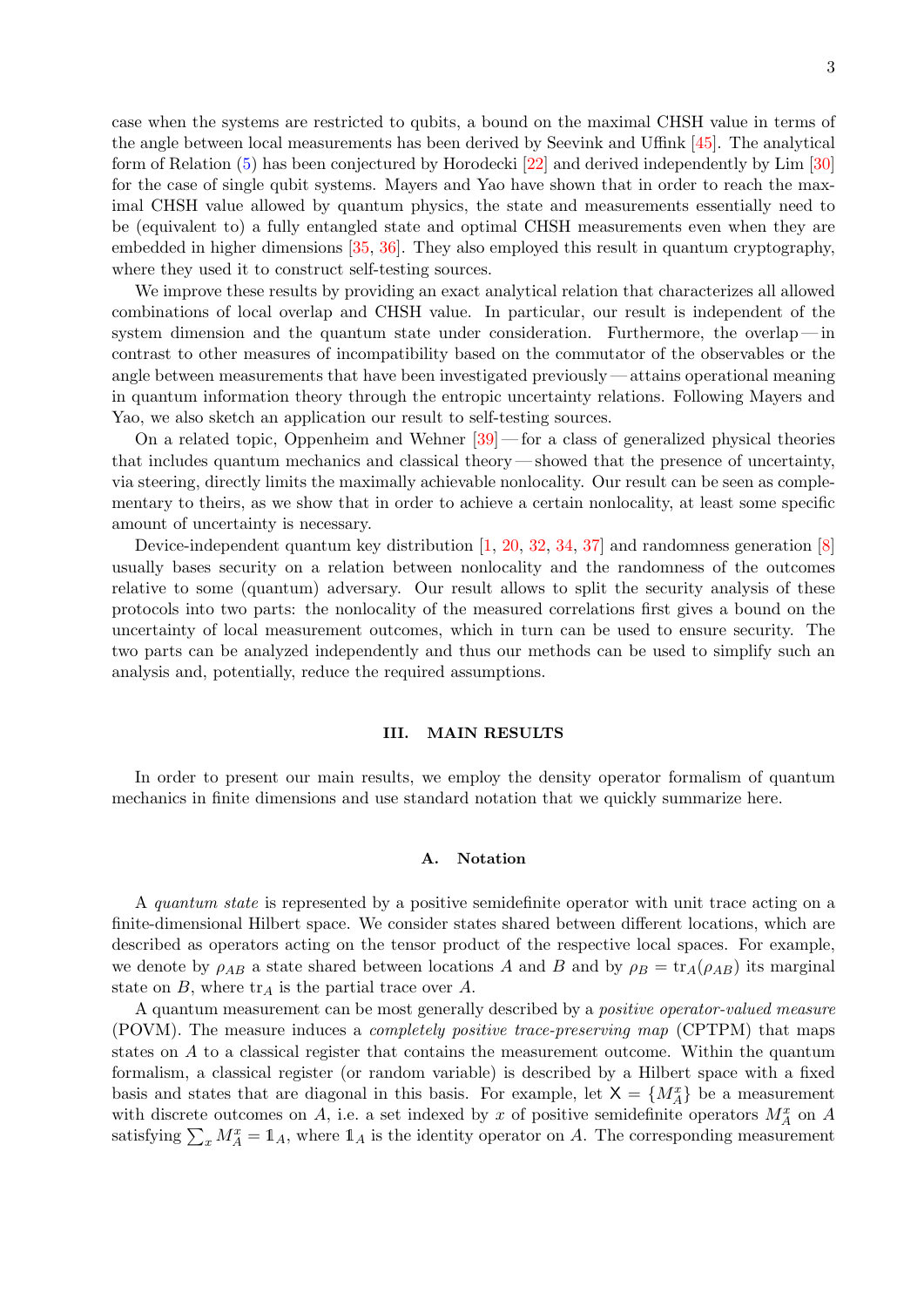map,  $\mathcal{M}_{\mathsf{X}}$  from A to the register X, thus produces states of the form

$$
\mathcal{M}_{\mathsf{X}}: \rho_{AB} \mapsto \rho_{XB} = \sum_{x} |x\rangle\langle x|_{X} \otimes \text{tr}_{A} ((M_{A}^{x} \otimes \mathbb{1}_{B})\rho_{AB}) = \sum_{x} p_{x} |x\rangle\langle x|_{X} \otimes \rho_{B}^{x},
$$

where  $p_x = \text{tr}(M_A^x \rho_A)$  is the probability with which outcome x occurs,  $\rho_B^x = \frac{1}{p_x^x}$  $\frac{1}{p_x}\operatorname{tr}_A\left(M_A^x\rho_{AB}\right)$  is the state of B conditioned on the event that x was measured and  $|x\rangle\langle x|_X$  is the projector onto an element of a fixed orthonormal basis  $\{|x\rangle\}$  of X. (Note that we often omit writing the identity operator when it is clearly implied by context.) We call a measurement projective if the operators  $M_A^x$  are projectors, i.e. if  $M_A^x M_A^x = M_A^x$  for all x.

We also use the fact that non-projective measurements can seen as projective measurements of an enlarged quantum system. More precisely, a *dilation* of a measurement  $X = \{M_A^x\}$  consists of an embedding  $U : A \to A'$  that embeds A into a larger space A' and a measurement  $X' = \{M_{A'}^x\}$  on A' such that  $U^{\dagger} M_{A'}^x U = M_A^x$  for all x. The latter condition ensures that, for every state  $\rho_{AB}$ , we have  $\rho_{XB} = M_X[\rho_{AB}] = M_{X'}[U\rho_{AB}U^{\dagger}],$  i.e. the post measurement states of the two measurements are equal. Moreover, Neumark's dilation theorem  $[38]$  ensures that if  $A'$  is chosen sufficiently large, there always exists a dilation such that  $X'$  is projective.

We employ the operator norm  $\|\cdot\|$ , which evaluates to the largest eigenvalue for Hermitian operators. Moreover, we define the conditional von Neumann entropy,  $H(A|B)_{\rho} := H(AB)_{\rho}$  $H(B)_{\rho}$ , where  $H(A)_{\rho} := -\text{tr}(\rho_A \log_2 \rho_A)$ . Note that for the above example  $H(X)_{\rho}$  reduces to the Shannon entropy of the probability distribution  $p_x$  induced by the measurement and that  $H(X|B)$ <sub>ρ</sub>  $\leq H(X)$ <sub>ρ</sub> due to the strong sub-additivity of the von Neumann entropy [\[29\]](#page-9-6).

This formalism allows us to restate the uncertainty relation  $(2)$  in its full generality  $[9, 28, 52]$  $[9, 28, 52]$  $[9, 28, 52]$  $[9, 28, 52]$ . Given any tripartite quantum state  $\rho_{ABC}$  and two measurements  $X = \{M_A^x\}$  and  $Y = \{N_A^y\}$  $\{H_A^y\}$  on  $A$ , the post measurement states  $\rho_{XB} = \mathcal{M}_{\mathsf{X}}[\rho_{AB}]$  and  $\rho_{YC} = \mathcal{M}_{\mathsf{Y}}[\rho_{AC}]$  satisfy

$$
H(X|B)_{\rho} + H(Y|C)_{\rho} \ge -\log_2 c(\mathbf{X}, \mathbf{Y}), \quad \text{where} \quad c(\mathbf{X}, \mathbf{Y}) := \max_{x, y} \left\| \sqrt{M_A^x} N_A^y \sqrt{M_A^x} \right\|. \tag{4}
$$

This relation gives a bound on the uncertainty in terms of the overlap which is a function of the two measurements but independent of the quantum state of the system prior to measurement. Note that  $c(X, Y)$  reduces to the expression in  $(1)$  in the case of non-degenerate projective measurements.

## <span id="page-3-0"></span>B. Generalized Uncertainty Relations

While the overlap, and thus the uncertainty, can be calculated from the POVM elements associated with the two measurements alone, it cannot be tested experimentally. Hence, in practice, determining the uncertainty a measurement produces requires a precise theoretical model of the measurement devices used and any deviation of the physical implementation from this theoretical model may lead to an overestimation of the produced uncertainty. Specifically, this is of critical importance in quantum cryptography, where uncertainty of one observer ensures security for the others, and an overestimation of this uncertainty directly leads to a security loophole.

In this work, we will thus introduce a variation of the overlap, the *effective overlap*, which can be tested experimentally in an important special case as we will see below. The definition of the effective overlap is motivated by the following two observations.

• The entropies on the left-hand side of the uncertainty relation [\(4\)](#page-3-0) are evaluated for the post measurement states  $\rho_{XB}$  and  $\rho_{YC}$  that result from measuring X and Y on  $\rho_{ABC}$ , respectively. However, these post measurement states can generally also be constructed in other ways and it is evident that the right-hand side of [\(4\)](#page-3-0) can thus be maximized over all pairs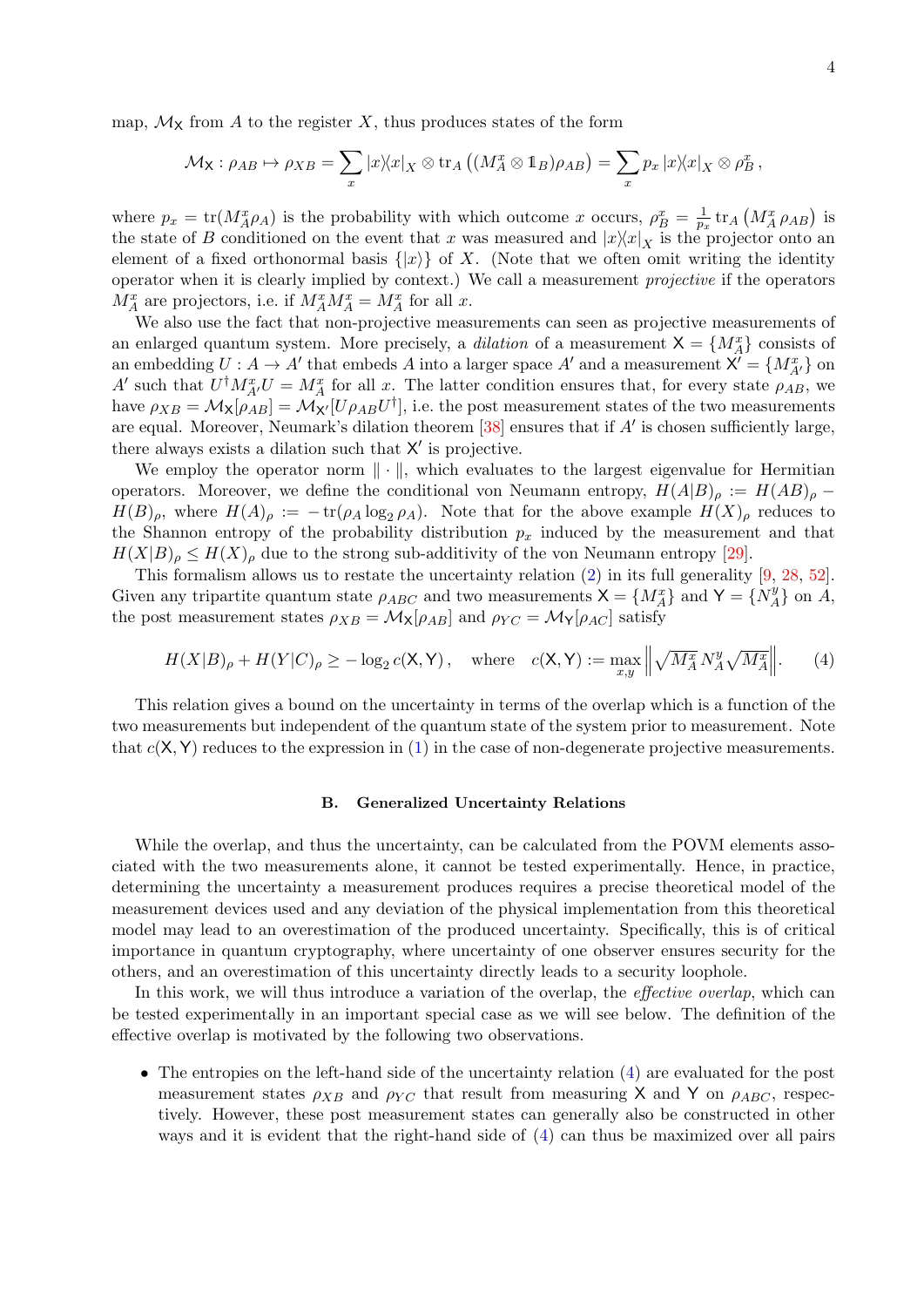of measurements that achieve the post measurement states  $\rho_{XB}$  and  $\rho_{YC}$ . A generic construction of such measurements is given by any pair of joint dilations  $\{U, \mathsf{X}'\}$  and  $\{U, \mathsf{Y}'\}$ of X and Y based on the same embedding  $U: A \to A'$ . The post measurement states can now alternatively be constructed as  $\rho_{XB} = M_{X'}[U\rho_{AB}U^{\dagger}]$  and  $\rho_{YC} = M_{Y'}[U\rho_{AC}U^{\dagger}]$  and the right-hand side of [\(4\)](#page-3-0) can be evaluated either for  $c(X, Y)$  or for  $c(X', Y')$ .

• Moreover, any projective measurement on  $A$ —let us denote it by  $\mathsf{K} = \{P_A^k\}$ —can be used to slice the state into orthogonal parts before the actual measurements are applied. This results in an intermediate state of the form  $\sum_{k} P_{A}^{k} \rho_{ABC} P_{A}^{k}$ . Moreover, if this extra measurement commutes with both X and Y on the support of  $\rho_A$ , the respective post measurement states with and without slicing are indistinguishable, i.e. we have  $\rho_{XB} = \mathcal{M}_{\mathsf{X}}[\rho_{AB}]$  $\mathcal{M}_{\mathsf{X}}\big[\sum_{k} P_{A}^{k} \rho_{AB} P_{A}^{k}\big]$  and  $\rho_{YC} = \mathcal{M}_{\mathsf{Y}}\big[\rho_{AC}\big] = \mathcal{M}_{\mathsf{Y}}\big[\sum_{k} P_{A}^{k} \rho_{AC} P_{A}^{k}\big]$ . We will see in the following that the overlap of the measurements X and Y on the sliced state is given by the average overlap evaluated for the individual slices.

We combine these two observations to define the *effective overlap* as a function of a *measurement* setup, which consists of two measurements and the marginal state  $\rho_A$  on A that will be measured.

Definition 1. Let  $\rho_A$  be a quantum state and let  $X = \{M_A^x\}$  and  $Y = \{N_A^y\}$  $\{A^y\}$  be two measurements on A. The effective overlap of the measurement setup  $\{\rho_A, \mathsf{X}, \mathsf{Y}\}\$ is defined as

$$
c^*(\rho_A, \mathsf{X}, \mathsf{Y}) := \inf_{U, \mathsf{X}', \mathsf{Y}', \mathsf{K}'} \left\{ \sum_k \text{tr} \left( P_{A'}^k U \rho_A U^{\dagger} \right) \max_x \left\| \sum_y P_{A'}^k N_{A'}^y P_{A'}^k \cdot P_{A'}^k M_{A'}^x P_{A'}^k \cdot P_{A'}^k N_{A'}^y P_{A'}^k \right\| \right\}
$$

where the infimum is taken over all embeddings U from A to an auxiliary space  $A'$ , all measurements  $X' = \{M_{A'}^x\}$  and  $Y' = \{N_{A'}^y\}$  on A', and all projective measurements  $K' = \{P_{A'}^k\}$  on A'  $\sum$ such that  $\kappa U^{\dagger} P_{A'}^{k'} M_{A'}^x P_{A'}^k U = M_A^x$  and  $\sum_k U^{\dagger} P_{A'}^k N_{A'}^y P_{A'}^k U = N_A^y$  $\chi_A^y$  for all x and y.

Note that while evaluating the effective overlap for a general measurement setup might be intractable, it is often easy to find upper bounds on it. To see this, consider the following example, where the effective overlap leads to a tighter characterization of the uncertainty.

We apply one of two projective measurements, either in the basis  $\{|0\rangle, |1\rangle, |\perp\rangle\}$  or in the basis  $\{|+\rangle, |-\rangle, |\perp\rangle\},$  where  $|\pm\rangle = (|0\rangle \pm |1\rangle)/\sqrt{2}$ . These measurements are applied on a state  $\rho$  which has the property that ' $\perp$ ' is measured with probability at most  $\varepsilon$ . The uncertainty relation [\(4\)](#page-3-0) gives a trivial bound as the overlap of the two bases is  $c = 1$ . Still, our intuitive understanding is that the uncertainty about the measurement outcome is high as long as  $\varepsilon$  is small. In fact, it is easy to verify that the effective overlap of this setup satisfies  $c^* \leq (1 - \varepsilon)\frac{1}{2} + \varepsilon$  and thus captures this intuition. (This formula can be interpreted as follows: with probability  $1 - \varepsilon$  we are in the subspace spanned by  $|0\rangle$  and  $|1\rangle$ , where the overlap is  $\frac{1}{2}$ , and with probability  $\varepsilon$  we measure  $\perp$  and have maximal overlap.)

Our first result is a generalization of the uncertainty relations  $(1)$  and  $(2)$ . We show that these relations still hold when the overlap is replaced by the effective overlap.

<span id="page-4-0"></span>**Theorem 1.** Let  $\rho_{ABC}$  be a tripartite quantum state and  $X = \{M_A^x\}$  and  $Y = \{N_A^y\}$  $\{H_A^y\}$  two measurements on A. Then, the states  $\rho_{XB} = \mathcal{M}_{\mathsf{X}}[\rho_{AB}]$  and  $\rho_{YC} = \mathcal{M}_{\mathsf{Y}}[\rho_{AC}]$  satisfy

$$
H(X)_{\rho} + H(Y)_{\rho} \ge H(X|B)_{\rho} + H(Y|C)_{\rho} \ge -\log_2 c^*(\rho_A, \mathsf{X}, \mathsf{Y}).
$$

The proof of this theorem employes the *smooth entropy framework* [\[43,](#page-10-14) [48,](#page-10-15) [50\]](#page-10-16), which has already found many applications in quantum cryptography and non-asymptotic information theory. In the process, we also generalize an entropic uncertainty relation for smooth entropies [\[52\]](#page-10-2).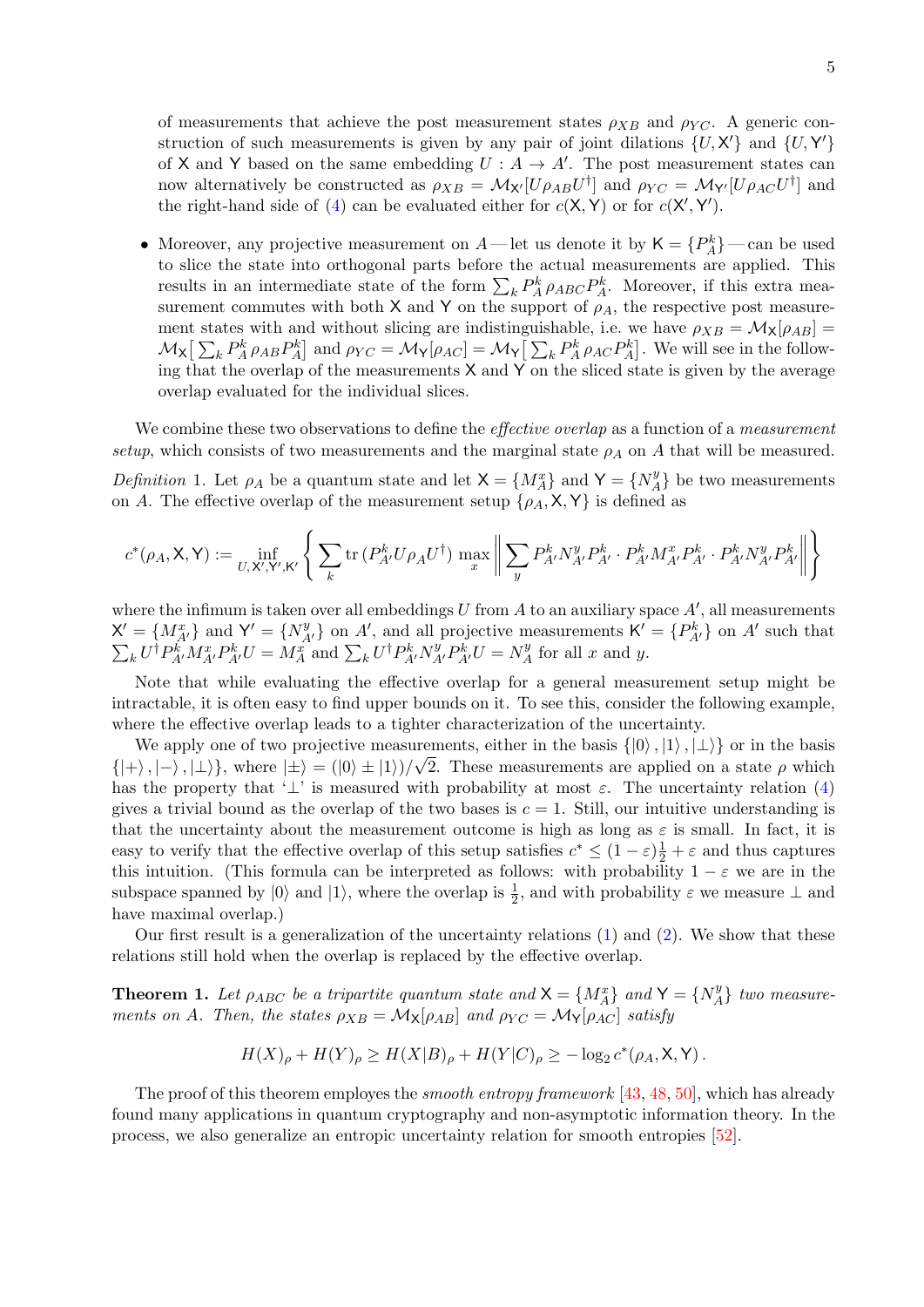Let us thus explain in more detail why an uncertainty relation in terms of smooth min-and maxentropy is desirable. The von Neumann entropy used above (and its classical analogue, the Shannon entropy) characterizes information theoretic tasks in the asymptotic limit of many independent repetitions. In practice, one can neither perform an infinite number of repetitions of an experiment, nor are the different runs usually independent of each other. In the setting where we would like to characterize the resources related to a task which is repeated only once, called the one-shot setting, the smooth min- and max-entropies often take the role of von Neumann entropy. In order for them to be applicable to the analysis of realistic protocols it is therefore crucial to develop uncertainty relations in terms of smooth entropies.

The smooth entropies can be interpreted as operational quantities in the following sense. On the one hand, the smooth min-entropy,  $H_{\min}^{\varepsilon}(X|B)$ , quantifies the maximal number of uniformly random bits, independent of quantum side information  $B$ , that can be extracted from  $X$  [\[43,](#page-10-14) [53\]](#page-10-17). This quantity is of particular importance in cryptography, were the task often involves extracting randomness that is secret from a quantum adversary. On the other hand, the smooth max-entropy,  $H_{\text{max}}^{\varepsilon}(Y|C)$ , quantifies the minimum number of additional bits of information about Y that are needed to reconstruct Y from a quantum memory  $C$  [\[42\]](#page-10-18). In both cases, the *smoothing parameter*,  $\varepsilon$ , ensures the quality of the resulting state, i.e. it has to be indistinguishable from a perfect output up to probability  $\varepsilon$ .

The following relation is thus of independent interest and shows that the uncertainty relation for smooth entropies in [\[52\]](#page-10-2) also holds for the effective overlap.

<span id="page-5-0"></span>**Theorem 2.** Let  $\rho_{ABC}$  be a tripartite quantum state,  $\varepsilon \geq 0$ ,  $\bar{\varepsilon} > 0$  and let  $X = \{M_A^x\}$  and  $Y = \{N_A^y\}$  ${}_{A}^{y}$ } two POVMs on A. Then, the states  $\rho_{XB} = \mathcal{M}_{\mathsf{X}}[\rho_{AB}]$  and  $\rho_{YC} = \mathcal{M}_{\mathsf{Y}}[\rho_{AC}]$  and the smooth min- and max-entropies as defined in [A](#page-12-0)ppendix A satisfy

$$
H_{\min}^{\varepsilon+2\bar{\varepsilon}}(X|B)_{\rho} + H_{\max}^{\varepsilon}(Y|C)_{\rho} \geq -\log_2 c^*(\rho_A, \mathsf{X}, \mathsf{Y}) - \log_2(2/\bar{\varepsilon}^2).
$$

The relation in the above form directly leads to a formal security proof of quantum key distribution (QKD) against general adversaries while at the same time making it more robust against device imperfections, in analogy with [\[51,](#page-10-3) [52\]](#page-10-2). To see how this works, consider the entanglement based version of the Bennett-Brassard 1984 protocol  $[3, 4]$  $[3, 4]$  and n measurements in the computational and diagonal basis such that  $-\log_2 c^* = n$ . The uncertainty relation is now applied to the situation where Alice and Bob would like to agree on a key, while Charlie takes the role of the eavesdropper. Using the operational meaning of the smooth entropies as described above, the uncertainty relation states that the number of secret bits extractable from a raw string  $Y^n$  is given by n minus the number of additional bits from Alice required for Bob to correct phase errors (i.e. the errors in  $X<sup>n</sup>$ ). The latter number, however, can be inferred by Alice and Bob from experimental data, and thus the security of the extracted key can be ensured by them without making any assumptions about the eavesdropper's attack.

The detailed proofs of Theorem [1](#page-4-0) and [2](#page-5-0) can be found in Appendix [A.](#page-12-0)

## C. Relation between Overlap and Nonlocality

We now consider four POVM measurements with *binary* outcomes, X and Y on Alice's side as well as R and S on David's side. We first define the *CHSH value* of a *bipartite measurement setup*.

Definition 2. Let  $\rho_{AD}$  be a bipartite state and let  $X = \{M_A^0, M_A^1\}$ ,  $Y = \{N_A^0, N_A^1\}$  be measurements on A and  $R = \{R_D^0, R_D^1\}$ ,  $S = \{S_D^0, S_D^1\}$  be measurements on D. Then, the CHSH value of the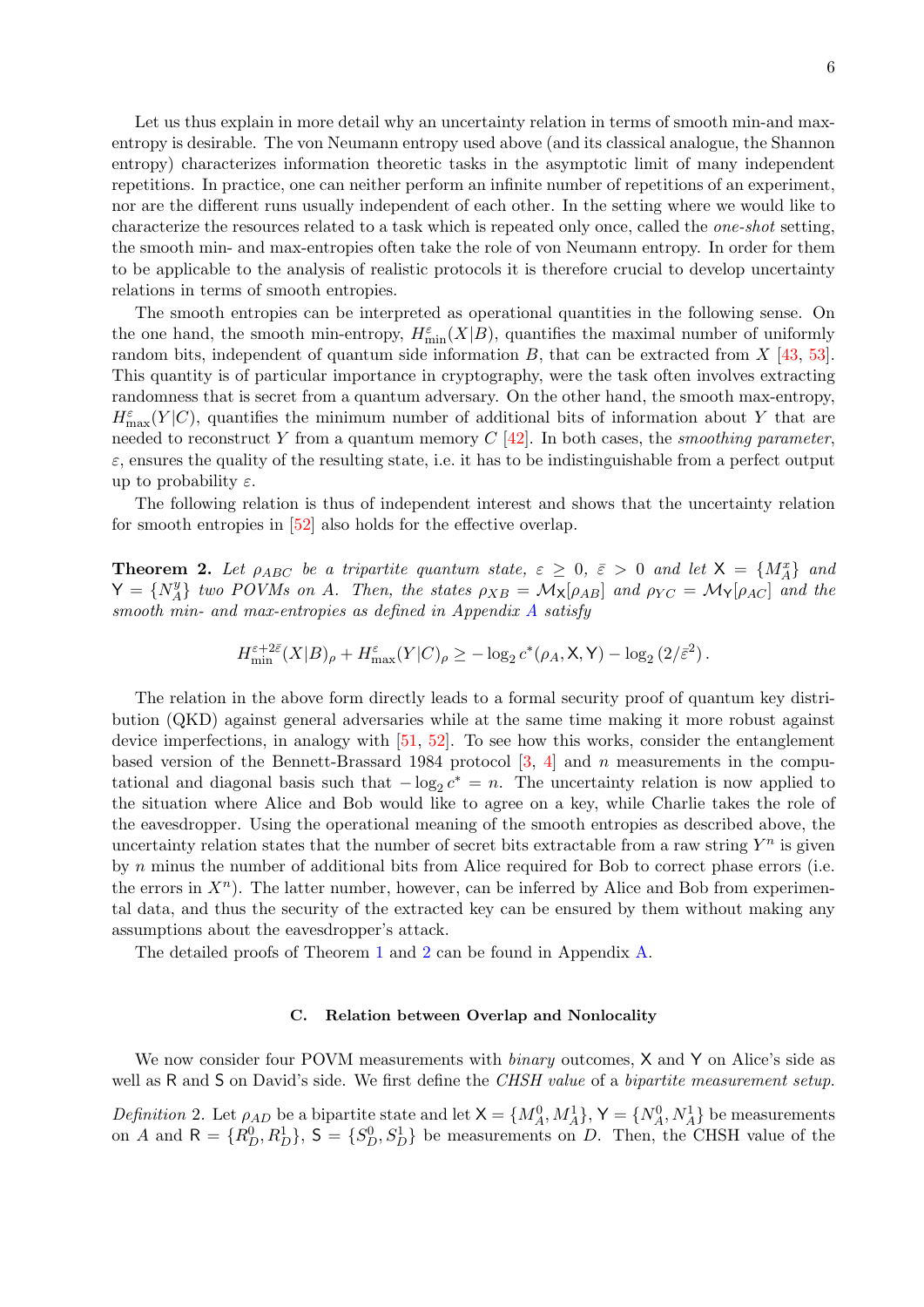bipartite measurement setup  $\{\rho_{AD}, \mathsf{X}, \mathsf{Y}, \mathsf{R}, \mathsf{S}\}$  is defined as

$$
\beta(\rho_{AD}, \mathsf{X}, \mathsf{Y}, \mathsf{R}, \mathsf{S}) := 2 \operatorname{tr} \left( \sum_{i=0}^{1} \left( M_A^i \otimes (R_D^i + S_D^i) + N_A^i \otimes (R_D^i + S_D^{1-i}) \right) \rho_{AD} \right) - 4.
$$

Note that the trace term corresponds to  $Pr[X = R] + Pr[Y = R] + Pr[X = S] + Pr[Y \neq S]$  in [\(3\)](#page-1-2) evaluated for the state  $\rho_{AD}$  and the four specified POVMs.

The main result of this paper shows a relation between the effective overlap of Alice's measurement setup and  $\beta$ , the maximal CHSH value that can be reached between Alice and an arbitrary additional party, David, with the same measurement setup on Alice's side. (Alice's measurement setup is given by the marginal state on  $A$  as well as the two possible POVMs she can choose from.)

<span id="page-6-3"></span>**Theorem 3.** Let  $\rho_A$  be a state and let X, Y be binary measurements such that  $c^* = c^*(\rho_A, \mathsf{X}, \mathsf{Y})$ . Then, for any  $\rho_{AD}$  with  $\text{tr}_D(\rho_{AD}) = \rho_A$  and any two binary measurements R, S on D, we have

$$
\beta(\rho_{AD}, \mathsf{X}, \mathsf{Y}, \mathsf{R}, \mathsf{S}) \le 2(\sqrt{c^*} + \sqrt{1 - c^*}).\tag{5}
$$

Conversely, for any bipartite state  $\rho_{AD}$  and any binary measurements X, Y on A and R, S on D such that  $\beta = \beta(\rho_{AD}, \mathsf{X}, \mathsf{Y}, \mathsf{R}, \mathsf{S})$ , we have

<span id="page-6-2"></span><span id="page-6-0"></span>
$$
c^*(\rho_A, \mathsf{X}, \mathsf{Y}) \le \frac{1}{2} + \frac{\beta}{8}\sqrt{8 - \beta^2} \,. \tag{6}
$$

This bound is depicted in Figure [1](#page-6-1) and implies as a special case that any state and measurement on Alice's part which can give rise to nonlocal correlations (i.e.,  $\beta > 2$ ), must have effective overlap  $c^*$  < 1. Furthermore, in order to reach a CHSH value close to Tsirelson's bound (i.e.,  $\beta \approx 2\sqrt{2}$ ), the measurement on A must have almost minimal overlap  $c^* \approx 1/2$ .



<span id="page-6-1"></span>FIG. 1. The relation between local overlap and CHSH value. Due to our bound [\(6\)](#page-6-2), combinations of  $\beta$  and  $c^*$  outside the filled region in the left figure are impossible. The right figure shows the guaranteed uncertainty,  $q = -\log_2 c^*$ , as a function of  $\beta$ .

Theorem [3](#page-6-3) in particular implies that if Alice and David can experimentally verify that the CHSH violation of their bipartite setup exceeds some fixed value  $\beta$ , then the effective overlap of both Alice's and David's local measurements is upper bounded by [\(6\)](#page-6-2).

Finally, Equation [\(6\)](#page-6-2), together with Theorem [1,](#page-4-0) directly implies an uncertainty relation with quantum side information where the lower bound is stated in terms of the CHSH value the measurement setup can reach. This *device-independent uncertainty relation* is stated only in terms of quantities which have an operational meaning. We have

$$
H(X)_{\rho} + H(Y)_{\rho} \ge H(X|B)_{\rho} + H(Y|C)_{\rho} \ge 1 - \log_2\left(1 + \frac{\beta}{4}\sqrt{8 - \beta^2}\right),
$$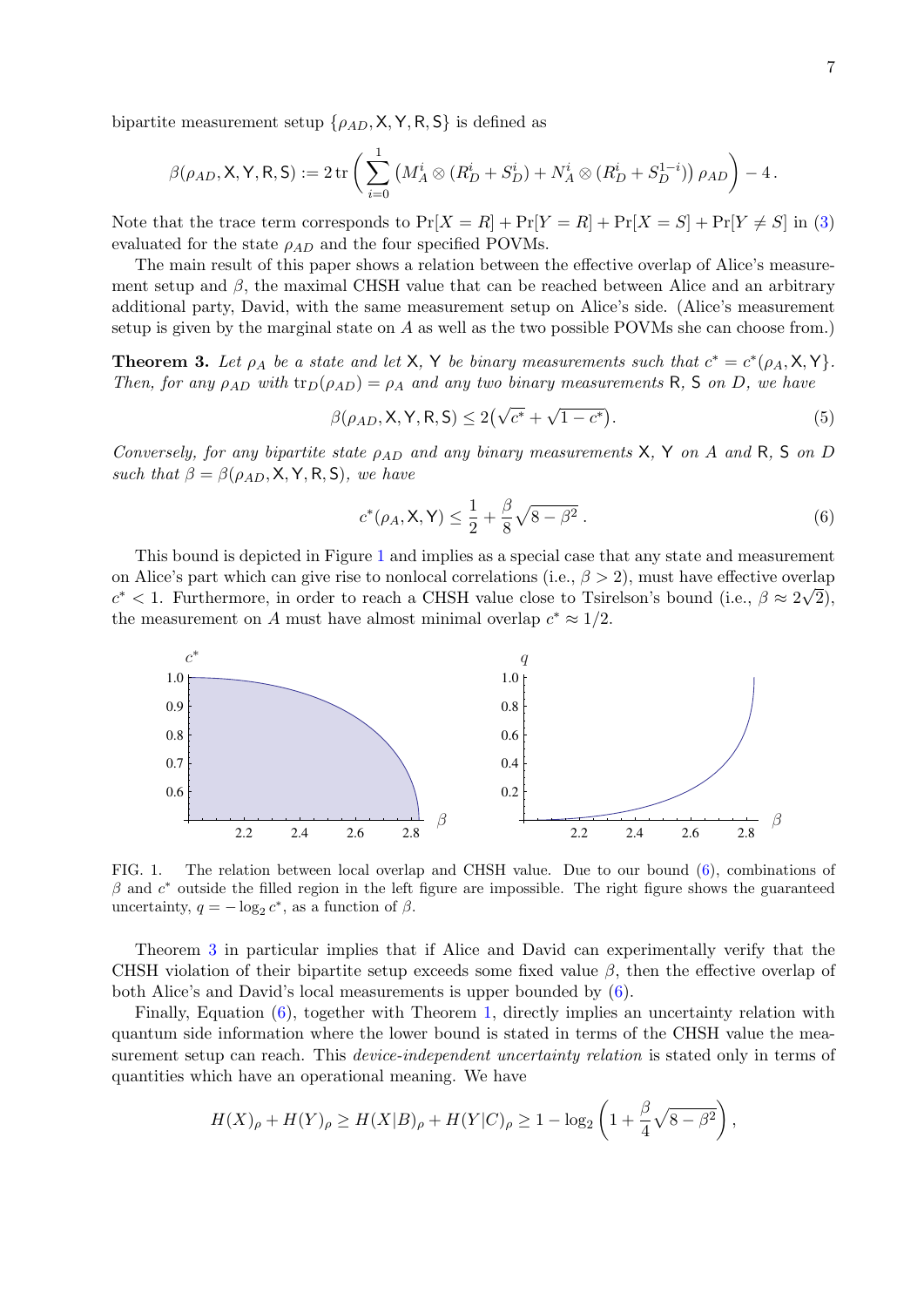where  $\beta$  is the CHSH value between A and D, resulting from measuring any state  $\rho_{AD}$  with  $\text{tr}_T(\rho_{AD}) = \rho_A$  using measurements X and Y on A and arbitrary measurements on D. The right-hand side of this inequality, i.e. the guaranteed uncertainty, is also depicted in Figure [1.](#page-6-1)

This implies, for example, that if Bob's uncertainty about Alice's outcome is low, but the CHSH value between Alice and Bob (who takes the role of David in this example) is high, then Charlie's uncertainty about the outcome of the other measurement must necessarily be high. Alice and Bob can therefore infer whether Charlie has high entropy from their correlations alone.

We want to stress again that previous uncertainty relations were stated in terms of the overlap, which can only be determined if the exact specification of Alice's measurement devices is known. Our uncertainty relation, on the other hand, depends *only* on the observable quantity  $\beta$  and is independent of the details of the theoretical model used to describe the quantum systems and measurements. This includes, in particular, the dimension of the Hilbert space they act on.

We refer to Appendix [B](#page-16-0) for the proof of Theorem [3.](#page-6-3)

# <span id="page-7-0"></span>IV. APPLICATION: CERTIFICATION OF BB84-SOURCES

Theorem [3](#page-6-3) can be used to test the effective overlap in a device-independent way, i.e., where the test equipment does not need to be trusted. Such a test could, for example, be used by manufacturers to certify the quality of a source creating BB84-states [\[3\]](#page-8-2) and to proof to a skeptical audience that their devices fulfill the desired specifications. Sources of BB84-states are widely used in quantum cryptography, including quantum key distribution and bit commitment or oblivious transfer secure in the bounded/noisy storage model [\[12,](#page-9-7) [27\]](#page-9-19). Moreover, recent security proofs for quantum key distribution [\[5,](#page-9-3) [51,](#page-10-3) [52\]](#page-10-2) are based on uncertainty relations of the form [\(2\)](#page-1-0). The overlap of the source enters there as the crucial parameter determining the secrecy of the resulting key  $-$  in particular, there is no need to do tomography of the produced states. For this reason, the overlap can be regarded as the key parameter quantifying the quality of sources of BB84-states.



<span id="page-7-1"></span>FIG. 2. Certification of entanglement-based sources of BB84-states.

Consider a (potentially imperfect) source that creates BB84-states in the following way (see Figure [2\)](#page-7-1). First, it produces two entangled particles in a state  $\rho_{AD}$ , e.g. through parametric downconversion  $[24, 47]$  $[24, 47]$ . Then, it emits one part, D, of the entangled quantum state and measures the other part, A, using one of two different measurements chosen at random. Denote the binary measurement outcome by  $X$  or  $Y$  depending on the input. The input of the source thus corresponds to the choice of basis for the BB84-states, and, together with the output, defines which of the 4 states was actually prepared. Sources of this type are the subject of recent research, e.g. they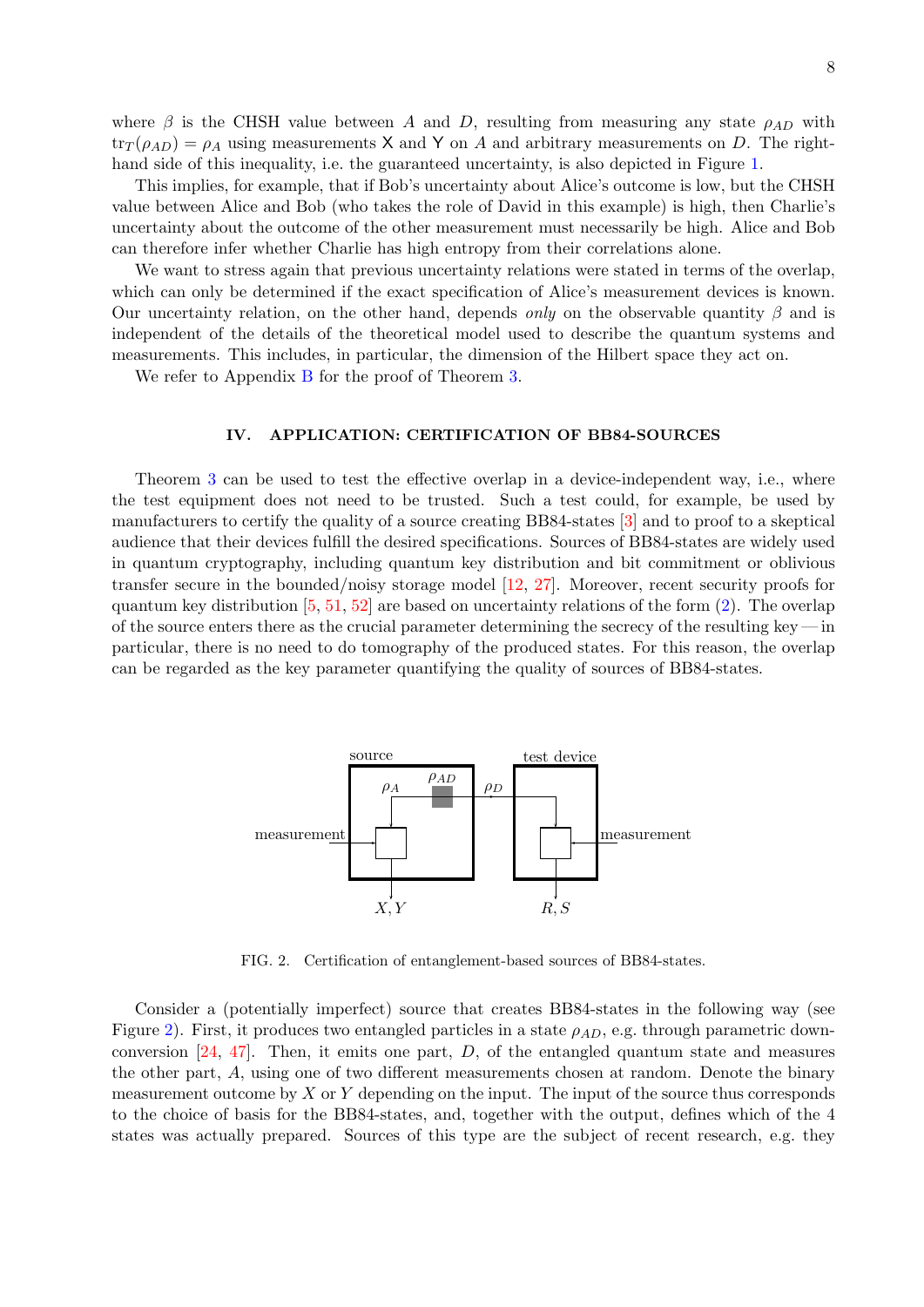are used as heralded single photon sources [\[41,](#page-10-20) [59\]](#page-11-0) and have applications in (device-independent) quantum cryptography [\[11,](#page-9-21) [19,](#page-9-22) [40\]](#page-10-21).

A source which repeatedly and independently prepares states in this way can be certified by a test device which measures the emitted particle D in one of two bases chosen at random and outputs the measurement result, denoted by  $R$  or  $S$  depending on the input. The effective overlap of the source can then be estimated from the fraction  $p = k/N$  of times the CHSH condition is satisfied (i.e., either  $X = R$ ,  $X = S$ ,  $Y = R$  or  $Y \neq S$ ), as

$$
c^* \approx \frac{1}{2} + 2(2p - 1)\sqrt{\frac{1}{2} - (2p - 1)^2}.
$$

The precise evaluation of the statistics is straightforward but beyond the scope of this work.

## V. CONCLUSION

We have found a novel relation between the local uncertainty of measurement outcomes (expressed in terms of the von Neumann or smooth min- and max-entropy) and nonlocality (expressed in terms of the CHSH value). This relation provides analytical bounds on the unpredictability of local measurement outcomes and opens a new avenue for device-independent quantum cryptography. Namely, it enhances the cryptographic applications of the entropic uncertainty relations since the crucial parameter, the effective overlap, can be tested experimentally.

Our result is limited to the CHSH Bell test and thus only considers binary measurements. Hence, a note of caution is advised here. The CHSH value is naturally determined using measurements with binary outcomes. In practical experimental situations, however, often a third result occurs indicating that the measurement was unsuccessful. There are different ways to deal with this situation. If we randomly or deterministically assign one of the binary outcomes to this event, we stay in the framework of binary POVMs and the calculated  $\beta$  indeed gives an upper bound on the effective overlap. If these unwanted results are simply discarded, however, we open the so-called post-selection loophole and our result does not apply without further analysis.

It remains an open question whether other Bell tests can be employed to bound the effective overlap of measurements with more than two outcomes.

## ACKNOWLEDGEMENTS

We thank Michał Horodecki, Charles Ci Wen Lim, Corsin Pfister, Renato Renner, Lídia del Rio, Stephanie Wehner, Severin Winkler for helpful comments and discussions. EH and MT acknowledge support from the National Research Foundation (Singapore), and the Ministry of Education (Singapore). MT is also supported by the Swiss National Science Foundation through the National Centre of Competence in Research 'Quantum Science and Technology'.

<span id="page-8-1"></span><sup>[1]</sup> A. Acín, N. Brunner, N. Gisin, S. Massar, S. Pironio, and V. Scarani. Device-Independent Security of Quantum Cryptography against Collective Attacks. Phys. Rev. Lett., 98(23), 2007. [DOI: 10.1103/PhysRevLett.98.230501](http://dx.doi.org/10.1103/PhysRevLett.98.230501).

<span id="page-8-0"></span><sup>[2]</sup> J. S. Bell. On the Einstein-Podolsky-Rosen paradox. Physics, 1:195–200, 1964.

<span id="page-8-2"></span><sup>[3]</sup> C. H. Bennett and G. Brassard. Quantum cryptography: Public key distribution and coin tossing. In Proc. IEEE Int. Conf. on Comp., Sys. and Signal Process., pages 175–179, Bangalore, 1984. IEEE.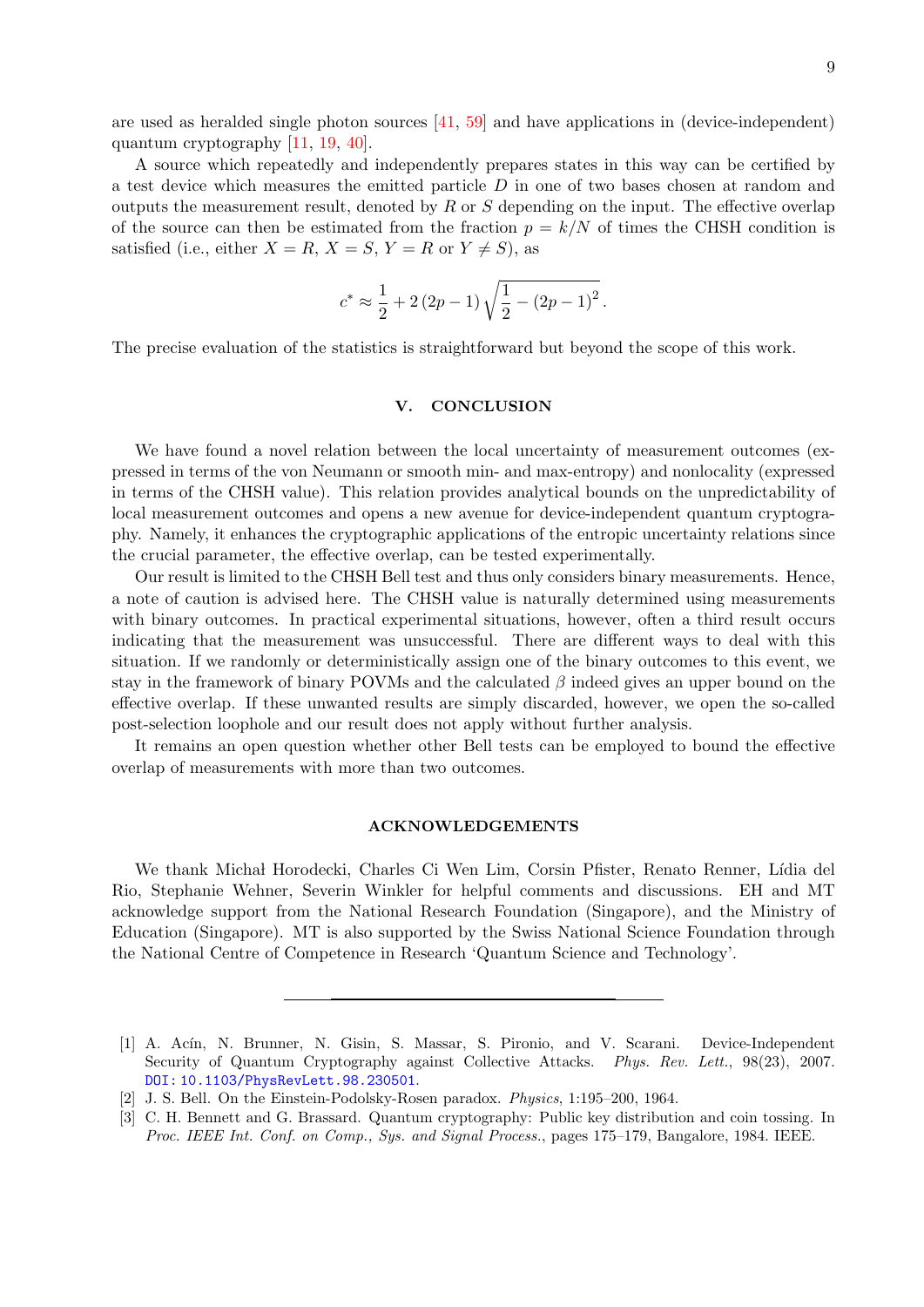- <span id="page-9-18"></span>[4] C. H. Bennett, G. Brassard, and N. D. Mermin. Quantum cryptography without Bells theorem. Phys. Rev. Lett., 68(5):557–559, Feb. 1992. [DOI: 10.1103/PhysRevLett.68.557](http://dx.doi.org/10.1103/PhysRevLett.68.557).
- <span id="page-9-3"></span>[5] M. Berta, M. Christandl, R. Colbeck, J. M. Renes, and R. Renner. The Uncertainty Principle in the Presence of Quantum Memory. Nat. Phys., 6(9):659–662, July 2010. [DOI: 10.1038/nphys1734](http://dx.doi.org/10.1038/nphys1734).
- <span id="page-9-26"></span>[6] S. Boyd and L. Vandenberghe. Convex Optimization. Cambridge University Press, 2004.
- <span id="page-9-12"></span>[7] J. Clauser, M. Horne, A. Shimony, and R. Holt. Proposed Experiment to Test Local Hidden-Variable Theories. Phys. Rev. Lett., 23(15):880–884, Oct. 1969. [DOI: 10.1103/PhysRevLett.23.880](http://dx.doi.org/10.1103/PhysRevLett.23.880).
- <span id="page-9-16"></span>[8] R. Colbeck and A. Kent. Private Randomness Expansion with Untrusted Devices. J. Phys. A: Math. Gen., 44(9):095305, Mar. 2011. [DOI: 10.1088/1751-8113/44/9/095305](http://dx.doi.org/10.1088/1751-8113/44/9/095305).
- <span id="page-9-4"></span>[9] P. Coles, L. Yu, V. Gheorghiu, and R. Griffiths. Information-theoretic treatment of tripartite systems and quantum channels. Phys. Rev. A, 83(6), June 2011. [DOI: 10.1103/PhysRevA.83.062338](http://dx.doi.org/10.1103/PhysRevA.83.062338).
- <span id="page-9-5"></span>[10] P. J. Coles, R. Colbeck, L. Yu, and M. Zwolak. Uncertainty Relations from Simple Entropic Properties. Dec. 2011. [arXiv: 1112.0543](http://arxiv.org/abs/1112.0543).
- <span id="page-9-21"></span>[11] M. Curty and T. Moroder. Heralded-qubit amplifiers for practical device-independent quantum key distribution. Phys. Rev. A, 84(1), July 2011. [DOI: 10.1103/PhysRevA.84.010304](http://dx.doi.org/10.1103/PhysRevA.84.010304).
- <span id="page-9-7"></span>[12] I. B. Damgå rd, S. Fehr, L. Salvail, and C. Schaffner. Cryptography in the Bounded-Quantum-Storage Model. SIAM J. Comput., 37(6):1865, 2008. [DOI: 10.1137/060651343](http://dx.doi.org/10.1137/060651343).
- <span id="page-9-8"></span>[13] I. B. Damgaard, S. Fehr, R. Renner, L. Salvail, and C. Schaffner. A Tight High-Order Entropic Quantum Uncertainty Relation With Applications. In Proc. CRYPTO, volume 4622 of LNCS, pages 360–378. Springer, Dec. 2007.
- <span id="page-9-25"></span>[14] N. Datta. Min- and Max- Relative Entropies and a New Entanglement Monotone. IEEE Trans. on Inf. Theory, 55(6):2816–2826, 2009. [DOI: 10.1109/TIT.2009.2018325](http://dx.doi.org/10.1109/TIT.2009.2018325).
- <span id="page-9-1"></span>[15] D. Deutsch. Uncertainty in Quantum Measurements. Phys. Rev. Lett., 50(9):631–633, Feb. 1983. [DOI: 10.1103/PhysRevLett.50.631](http://dx.doi.org/10.1103/PhysRevLett.50.631).
- <span id="page-9-10"></span>[16] I. Devetak and A. Winter. Classical Data Compression with Quantum Side Information. Phys. Rev. A, 68(4), Oct. 2003. [DOI: 10.1103/PhysRevA.68.042301](http://dx.doi.org/10.1103/PhysRevA.68.042301).
- <span id="page-9-23"></span>[17] F. Dupuis, M. Berta, J. Wullschleger, and R. Renner. The Decoupling Theorem. Dec. 2010. [arXiv: 1012.6044](http://arxiv.org/abs/1012.6044).
- <span id="page-9-11"></span>[18] A. Einstein, B. Podolsky, and N. Rosen. Can Quantum-Mechanical Description of Physical Reality Be Considered Complete? Phys. Rev., 47:777–780, May 1935.
- <span id="page-9-22"></span>[19] N. Gisin, S. Pironio, and N. Sangouard. Proposal for Implementing Device-Independent Quantum Key Distribution Based on a Heralded Qubit Amplifier. Phys. Rev. Lett., 105(7), Aug. 2010. [DOI: 10.1103/PhysRevLett.105.070501](http://dx.doi.org/10.1103/PhysRevLett.105.070501).
- <span id="page-9-15"></span>[20] E. Hänggi and R. Renner. Device-Independent Quantum Key Distribution with Commuting Measurements. Sept. 2010. [arXiv: 1009.1833](http://arxiv.org/abs/1009.1833).
- <span id="page-9-0"></span>[21] W. Heisenberg. Über den anschaulichen Inhalt der quantentheoretischen Kinematik und Mechanik. Z. Phys., 43(3-4):172–198, Mar. 1927.
- <span id="page-9-13"></span>[22] M. Horodecki. Personal Communication, 2011.
- <span id="page-9-27"></span>[23] C. Jordan. Essai sur la géométrie à n dimensions. Bulletin de la S.M.F., 3:103-174, 1875.
- <span id="page-9-20"></span>[24] T. E. Kiess, Y. H. Shih, A. V. Sergienko, and C. O. Alley. Einstein-Podolsky-Rosen-Bohm experiment using pairs of light quanta produced by type-II parametric down-conversion. Phys. Rev. Lett., 71(24):3893–3897, Dec. 1993. [DOI: 10.1103/PhysRevLett.71.3893](http://dx.doi.org/10.1103/PhysRevLett.71.3893).
- <span id="page-9-9"></span>[25] M. Koashi. Unconditional Security of Quantum Key Distribution and the Uncertainty Principle. J. Phys. Conf. Ser., 36(1):98–102, Apr. 2006.
- <span id="page-9-24"></span>[26] R. König, R. Renner, and C. Schaffner. The Operational Meaning of Min- and Max-Entropy. IEEE Trans. on Inf. Theory, 55(9):4337–4347, Sept. 2009. [DOI: 10.1109/TIT.2009.2025545](http://dx.doi.org/10.1109/TIT.2009.2025545).
- <span id="page-9-19"></span>[27] R. Konig, S. Wehner, and J. Wullschleger. Unconditional Security From Noisy Quantum Storage. IEEE Trans. on Inf. Theory, 58(3):1962–1984, Mar. 2012. [DOI: 10.1109/TIT.2011.2177772](http://dx.doi.org/10.1109/TIT.2011.2177772).
- <span id="page-9-17"></span>[28] M. Krishna and K. R. Parthasarathy. An Entropic Uncertainty Principle for Quantum Measurements. Indian J. Stat., 64(3):842–851, Oct. 2002.
- <span id="page-9-6"></span>[29] E. H. Lieb and M. B. Ruskai. Proof of the strong subadditivity of quantum-mechanical entropy. J. Math. Phys., 14(12):1938, Dec. 1973. [DOI: 10.1063/1.1666274](http://dx.doi.org/10.1063/1.1666274).
- <span id="page-9-14"></span>[30] C. C. W. Lim and Others. Manuscript in Preparation, 2012.
- <span id="page-9-2"></span>[31] H. Maassen and J. Uffink. Generalized entropic uncertainty relations. Phys. Rev. Lett., 60(12):1103– 1106, Mar. 1988. [DOI: 10.1103/PhysRevLett.60.1103](http://dx.doi.org/10.1103/PhysRevLett.60.1103).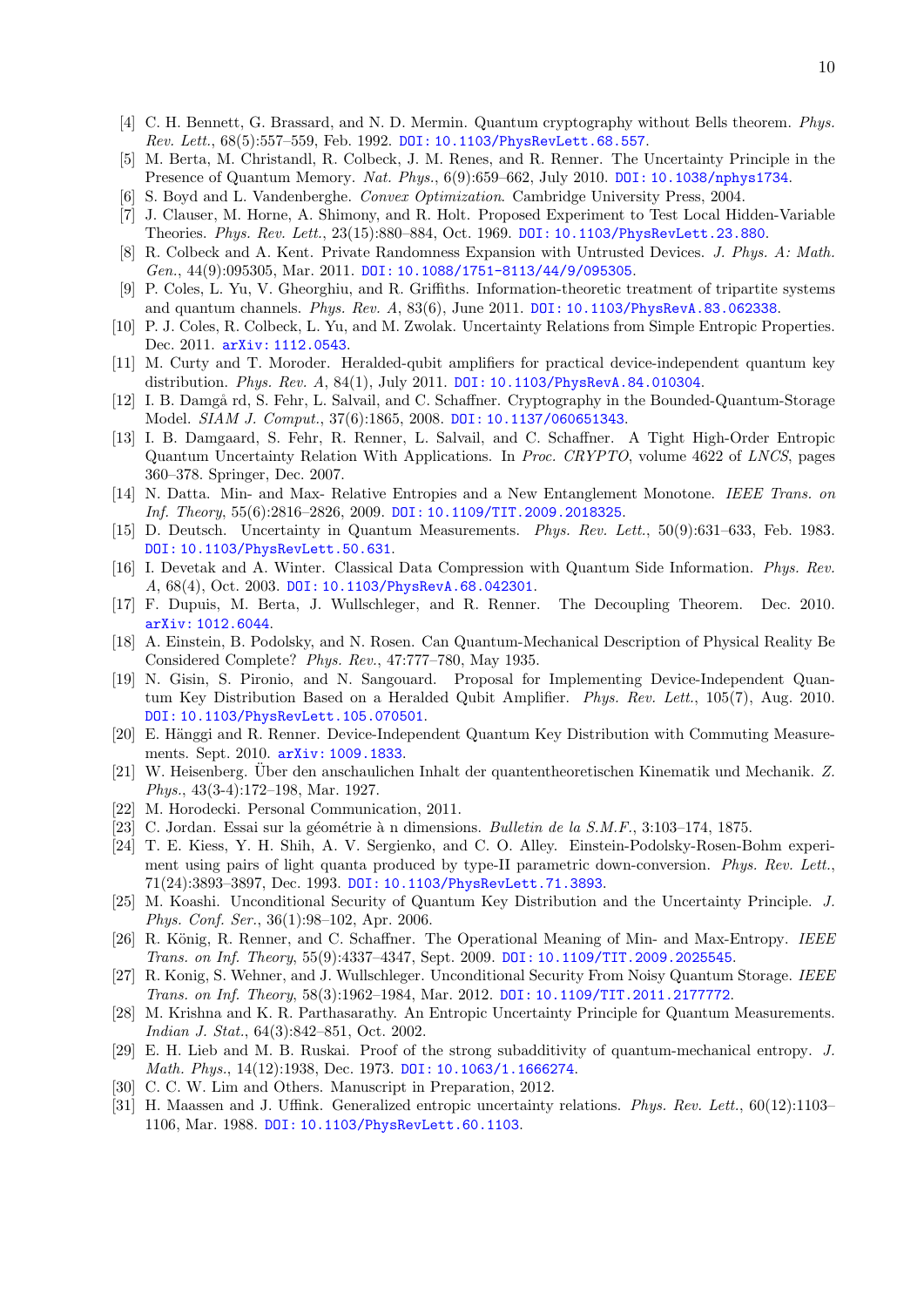- <span id="page-10-10"></span>[32] F. Magniez, D. Mayers, and M. Mosca. Self-Testing of Quantum Circuits. In Proc. ICALP, pages 72–83, 2006.
- <span id="page-10-26"></span>[33] L. Masanes. Asymptotic Violation of Bell Inequalities and Distillability. Phys. Rev. Lett., 97(5), Aug. 2006. [DOI: 10.1103/PhysRevLett.97.050503](http://dx.doi.org/10.1103/PhysRevLett.97.050503).
- <span id="page-10-11"></span>[34] L. Masanes, S. Pironio, and A. Acín. Secure device-independent quantum key distribution with causally independent measurement devices. Nat. Commun., 2:238, Mar. 2011. [DOI: 10.1038/ncomms1244](http://dx.doi.org/10.1038/ncomms1244).
- <span id="page-10-7"></span>[35] D. Mayers and A. Yao. Quantum Cryptography with Imperfect Apparatus. In Proc. FOCS, pages 503–509, 1998.
- <span id="page-10-8"></span>[36] D. Mayers and A. Yao. Self Testing Quantum Apparatus. Quant. Inf. Comput., 4(4):273—-286, 2004.
- <span id="page-10-12"></span>[37] M. McKague and M. Mosca. Generalized Self-Testing and the Security of the 6-State Protocol. In Proc. TQC, pages 113–130, June 2010. **[arXiv: 1006.0150](http://arxiv.org/abs/1006.0150).**
- <span id="page-10-13"></span>[38] A. Neumark. On a Representation of Additive Operator Set Functions. Acad. Sci. URSS, 41:359–361, 1943.
- <span id="page-10-9"></span>[39] J. Oppenheim and S. Wehner. The Uncertainty Principle Determines the Nonlocality of Quantum Mechanics. Science, 330(6007):1072–1074, Nov. 2010. [DOI: 10.1126/science.1192065](http://dx.doi.org/10.1126/science.1192065).
- <span id="page-10-21"></span>[40] D. Pitkanen, X. Ma, R. Wickert, P. van Loock, and N. Lütkenhaus. Efficient heralding of photonic qubits with applications to device-independent quantum key distribution. *Phys. Rev. A*,  $84(2)$ , Aug. 2011. [DOI: 10.1103/PhysRevA.84.022325](http://dx.doi.org/10.1103/PhysRevA.84.022325).
- <span id="page-10-20"></span>[41] T. Pittman, B. Jacobs, and J. Franson. Heralding single photons from pulsed parametric downconversion. Optics Commun., 246(4-6):545–550, Feb. 2005. [DOI: 10.1016/j.optcom.2004.11.027](http://dx.doi.org/10.1016/j.optcom.2004.11.027).
- <span id="page-10-18"></span>[42] J. M. Renes and R. Renner. One-Shot Classical Data Compression With Quantum Side Information and the Distillation of Common Randomness or Secret Keys. IEEE Trans. on Inf. Theory, 58(3):1985–1991, Mar. 2012. [DOI: 10.1109/TIT.2011.2177589](http://dx.doi.org/10.1109/TIT.2011.2177589).
- <span id="page-10-14"></span>[43] R. Renner. Security of Quantum Key Distribution. PhD thesis, ETH Zurich, Dec. 2005. [arXiv: quant-ph/0512258](http://arxiv.org/abs/quant-ph/0512258).
- <span id="page-10-0"></span>[44] H. P. Robertson. The Uncertainty Principle. Phys. Rev., 34(1):163–164, July 1929. [DOI: 10.1103/PhysRev.34.163](http://dx.doi.org/10.1103/PhysRev.34.163).
- <span id="page-10-6"></span>[45] M. Seevinck and J. Uffink. Local commutativity versus Bell inequality violation for entangled states and versus non-violation for separable states. *Phys. Rev. A*,  $76(4):1-6$ , Oct. 2007. [DOI: 10.1103/PhysRevA.76.042105](http://dx.doi.org/10.1103/PhysRevA.76.042105).
- <span id="page-10-4"></span>[46] C. Shannon. A Mathematical Theory of Communication. Bell Syst. Tech. J., 27:379–423, 1948.
- <span id="page-10-19"></span>[47] Y. H. Shih and C. O. Alley. New Type of Einstein-Podolsky-Rosen-Bohm Experiment Using Pairs of Light Quanta Produced by Optical Parametric Down Conversion. Phys. Rev. Lett., 61(26):2921–2924, Dec. 1988. [DOI: 10.1103/PhysRevLett.61.2921](http://dx.doi.org/10.1103/PhysRevLett.61.2921).
- <span id="page-10-15"></span>[48] M. Tomamichel. A Framework for Non-Asymptotic Quantum Information Theory. Phd thesis, ETH Zurich, 2012.
- <span id="page-10-22"></span>[49] M. Tomamichel, R. Colbeck, and R. Renner. A Fully Quantum Asymptotic Equipartition Property. IEEE Trans. on Inf. Theory, 55(12):5840–5847, Dec. 2009. [DOI: 10.1109/TIT.2009.2032797](http://dx.doi.org/10.1109/TIT.2009.2032797).
- <span id="page-10-16"></span>[50] M. Tomamichel, R. Colbeck, and R. Renner. Duality Between Smooth Min- and Max-Entropies. IEEE Trans. on Inf. Theory, 56(9):4674–4681, Sept. 2010. [DOI: 10.1109/TIT.2010.2054130](http://dx.doi.org/10.1109/TIT.2010.2054130).
- <span id="page-10-3"></span>[51] M. Tomamichel, C. C. W. Lim, N. Gisin, and R. Renner. Tight Finite-Key Analysis for Quantum Cryptography. Nat. Commun., 3:634, Jan. 2012. [DOI: 10.1038/ncomms1631](http://dx.doi.org/10.1038/ncomms1631).
- <span id="page-10-2"></span>[52] M. Tomamichel and R. Renner. Uncertainty Relation for Smooth Entropies. Phys. Rev. Lett., 106(11), Mar. 2011. [DOI: 10.1103/PhysRevLett.106.110506](http://dx.doi.org/10.1103/PhysRevLett.106.110506).
- <span id="page-10-17"></span>[53] M. Tomamichel, C. Schaffner, A. Smith, and R. Renner. Leftover Hashing Against Quantum Side Information. IEEE Trans. on Inf. Theory, 57(8):5524–5535, Aug. 2011. [DOI: 10.1109/TIT.2011.2158473](http://dx.doi.org/10.1109/TIT.2011.2158473).
- <span id="page-10-5"></span>[54] B. S. Tsirelson. Quantum generalizations of Bell's inequality. Lett. Math. Phys., 4(2):93–100, 1980.
- <span id="page-10-24"></span>[55] B. S. Tsirelson. Some Results and Problems on Quantum Bell-Type Inequalities. *Hadronic J. Supp.*, 8(4):329–345, 1993.
- <span id="page-10-23"></span>[56] S. Wehner. Tsirelson Bounds for Generalized Clauser-Horne-Shimony-Holt Inequalities. Phys. Rev. A, 73(2), Feb. 2006. [DOI: 10.1103/PhysRevA.73.022110](http://dx.doi.org/10.1103/PhysRevA.73.022110).
- <span id="page-10-25"></span>[57] S. Wehner. Cryptography in a Quantum World. PhD thesis, Universiteit van Amsterdam, Feb. 2008. [arXiv: 0806.3483](http://arxiv.org/abs/0806.3483).
- <span id="page-10-1"></span>[58] S. Wehner and A. Winter. Entropic Uncertainty Relations—A Survey. New J. Phys., 12(2):025009, Feb. 2010. [DOI: 10.1088/1367-2630/12/2/025009](http://dx.doi.org/10.1088/1367-2630/12/2/025009).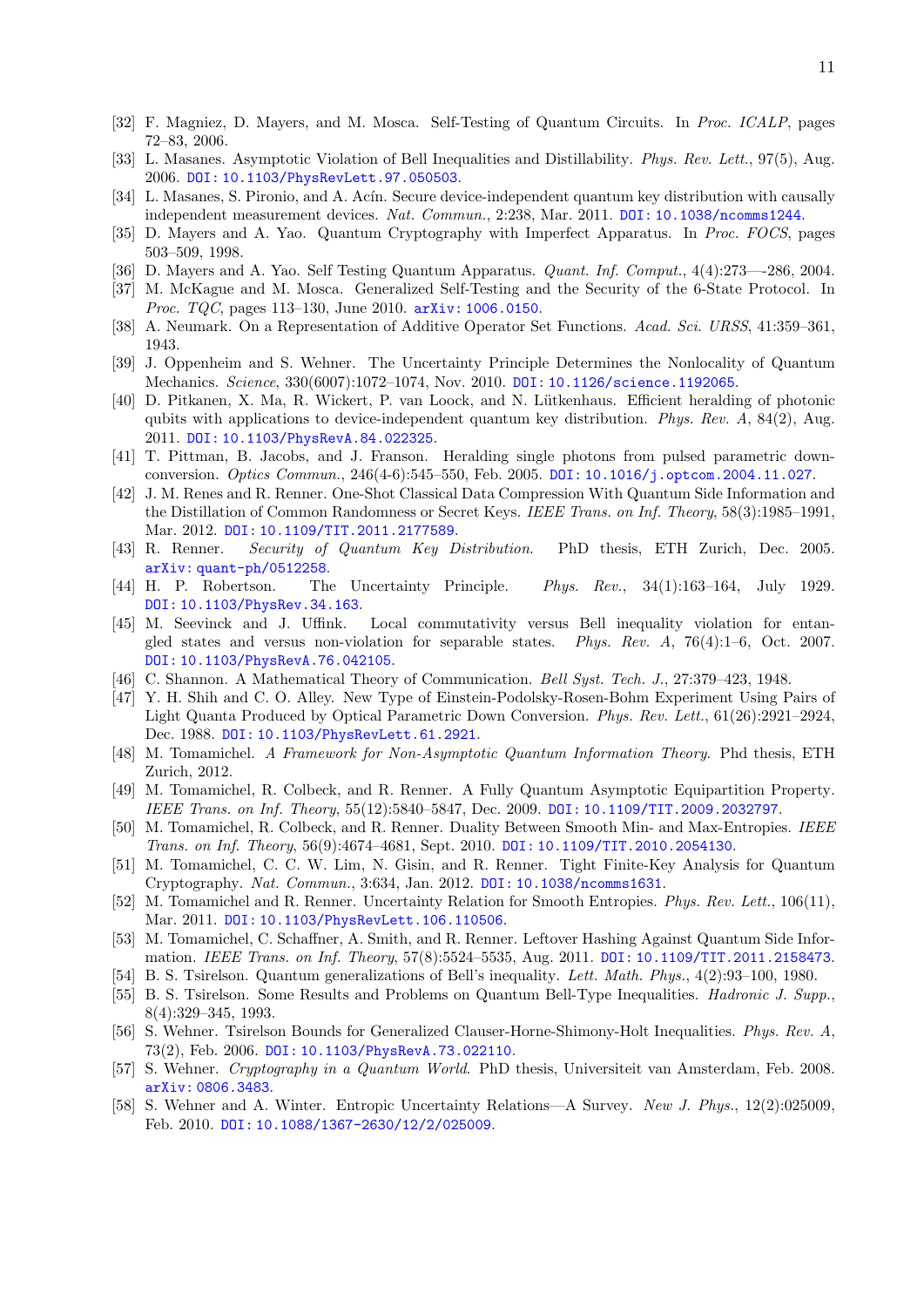<span id="page-11-0"></span>[59] G. Y. Xiang, T. C. Ralph, A. P. Lund, N. Walk, and G. J. Pryde. Heralded noiseless linear amplification and distillation of entanglement. Nat. Photon., 4(5):316-319, Mar. 2010. [DOI: 10.1038/nphoton.2010.35](http://dx.doi.org/10.1038/nphoton.2010.35).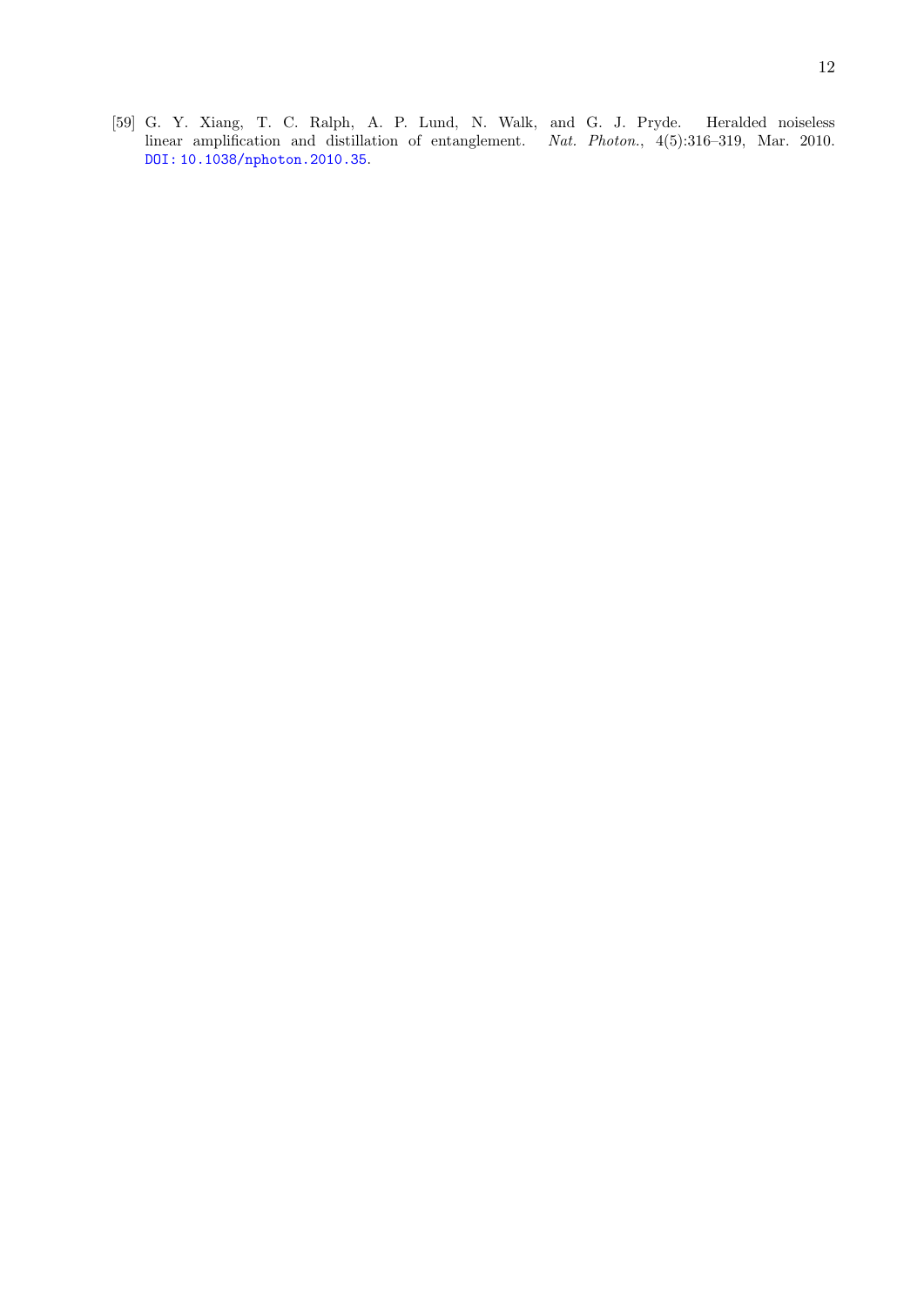## <span id="page-12-0"></span>Appendix A: Proof of Generalized Uncertainty Relations

## 1. Preliminaries

For the proof, we need two conditional entropies that are generalizations of the von Neumann entropy, the smooth min- and max-entropy. In order to define these, we first need to introduce the concept of sub-normalized quantum states and the purified distance. A sub-normalized quantum state is a positive semidefinite operator  $\rho$  with  $0 < tr(\rho) \leq 1$  on a Hilbert space.

The purified distance [\[50\]](#page-10-16) between two sub-normalized quantum states,  $\rho$  and  $\tau$ , is given by The *parqued assume* [50] between two sub-horm.<br>  $P(\rho,\tau) := \sqrt{1 - F^2(\rho,\tau)}$ , where  $F(\rho,\tau) := \text{tr} \left| \sqrt{\rho} \sqrt{\rho} \right|$  $\overline{\sigma}$  +  $\sqrt{(1 - \text{tr} \rho)(1 - \text{tr} \tau)}$  is the generalized fidelity. We say that the two states are  $\varepsilon$ -close, denoted  $\rho \approx^{\varepsilon} \tau$ , if and only if  $P(\rho, \tau) \leq \varepsilon$ . The purified distance is a metric and has various important properties, e.g.  $\rho \approx^{\varepsilon} \tau \implies \mathcal{E}(\rho) \approx^{\varepsilon} \mathcal{E}(\tau)$ for all trace non-increasing completely positive maps  $\mathcal{E}$  [\[50\]](#page-10-16).

Furthermore, due to Uhlmann's theorem, there exists an extension  $\tau_{AB}$  of  $\tau_A = \text{tr}_B(\tau_{AB})$  such that  $P(\rho_{AB}, \tau_{AB}) = P(\rho_A, \tau_A)$  for any bipartite state  $\rho_{AB}$ . This state can be constructed (see [\[17\]](#page-9-23), Lemma B.2) and has the form

<span id="page-12-1"></span>
$$
\tau_{AB} = (X_A \otimes \mathbb{1}_B)\rho_{AB}(X_A^{\dagger} \otimes \mathbb{1}_B) \tag{A1}
$$

for some linear operator  $X_A$  on A. We use  $\geq$  to denote the positive semidefinite partial order on Hermitian matrices, i.e.  $A \succeq B$  if and only if  $A - B$  is positive semidefinite.

Definition 3. Let  $\rho_{AB}$  be a sub-normalized state. The min-entropy of A given B is [\[43\]](#page-10-14)

$$
H_{\min}(A|B)_{\rho} := \max_{\sigma_B} \, \sup \{ \lambda \in \mathsf{R} : \rho_{AB} \preceq 2^{-\lambda} \mathbb{1}_A \otimes \sigma_B \},
$$

where the maximization is over all states  $\sigma_B$  on B. For  $\varepsilon \geq 0$ , the  $\varepsilon$ -smooth min-entropy and the  $\varepsilon$ -smooth max-entropy of A given B are defined as [\[26,](#page-9-24) [50\]](#page-10-16)

$$
H_{\min}^{\varepsilon}(A|B)_{\rho}:=\max_{\tilde{\rho}} \ H_{\min}(A|B)_{\tilde{\rho}} \qquad \text{and} \qquad H_{\max}^{\varepsilon}(A|B)_{\rho}:=-H_{\min}^{\varepsilon}(A|C)_{\rho}
$$

where the optimization is over all sub-normalized states  $\rho_{AB} \approx^{\varepsilon} \rho_{AB}$  and  $\rho_{ABC}$  is an arbitrary purification of  $\rho_{AB}$ .

We note that in the limit of many independent copies of a quantum state,  $\tau_{A^nB^n} = \rho_{AB}^{\otimes n}$ , the smooth entropies converge to the von Neumann entropy [\[48,](#page-10-15) [49\]](#page-10-22). For any  $0 < \varepsilon < 1$ ,

<span id="page-12-4"></span><span id="page-12-2"></span>
$$
\lim_{n \to \infty} \frac{1}{n} H_{\min}^{\varepsilon}(A^n | B^n)_{\tau} = \lim_{n \to \infty} \frac{1}{n} H_{\max}^{\varepsilon}(A^n | B^n)_{\tau} = H(A|B)_{\rho}.
$$
 (A2)

The smooth entropies satisfy various data-processing inequalities, in particular, for every CPTPM  $\mathcal E$  from  $B$  to  $B'$ , we have [\[50\]](#page-10-16)

$$
H_{\min}^{\varepsilon}(A|B)_{\rho} \le H_{\min}^{\varepsilon}(A|B')_{\tau} \quad \text{and} \quad H_{\max}^{\varepsilon}(A|B)_{\rho} \le H_{\max}^{\varepsilon}(A|B')_{\tau} \quad \text{for} \quad \tau_{AB'} = \mathcal{E}[\rho_{AB}]. \tag{A3}
$$

Finally, we need the following result. (See also [\[48\]](#page-10-15) for a slightly more general statement.)

<span id="page-12-3"></span>**Lemma 4.** Let  $M_{AB} \succeq 0$  and and let  $\{E_A^k\}_k$  be a set of linear operators on A. Then,

$$
\operatorname{tr}_A\left(\sum_k (E_A^k \otimes \mathbb{1}_B)M_{AB}(E_A^k{}^{\dagger} \otimes \mathbb{1}_B)\right) \preceq \Big\|\sum_k E_A^k{}^{\dagger} E_A^k\Big\| \operatorname{tr}_A(M_{AB}).\tag{A4}
$$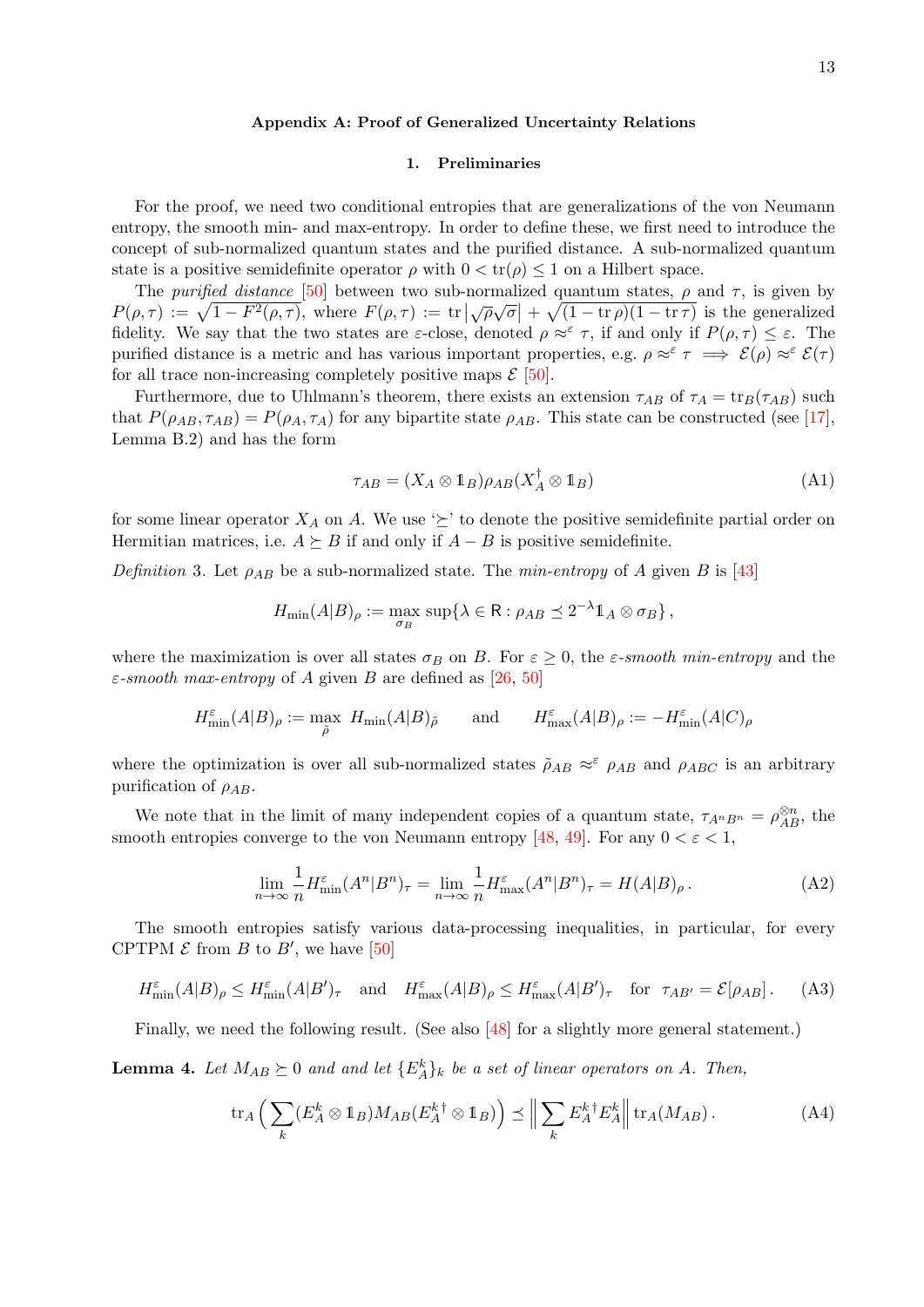Proof. Due to the linearity and cyclicity of the partial trace, we have

$$
\operatorname{tr}_A\big(\sum_k (E_A^k \otimes 1_B)M_{AB}(E_A^{k\dagger} \otimes 1_B)\big) = \operatorname{tr}_A\Big(\sum_k (E_A^k{}^{\dagger} E_A^k \otimes 1_B)M_{AB}\Big)
$$

We introduce the operator  $R_A = \mathbb{1}_A \|\sum_k E_A^k{}^{\dagger} E_A^k \| - \sum_k E_A^k{}^{\dagger} E_A^k \succeq 0$ . We note that  $\text{tr}_A$  (( √ luce the operator  $R_A = \mathbb{1}_A || \sum_k E_A^k^{\dagger} E_A^k || - \sum_k E_A^k^{\dagger} E_A^k \succeq 0$ . We note that  $\text{tr}_A ((\sqrt{R_A} \otimes$  $\mathbb{1}_B$ ) $M_{AB}(\sqrt{R_A} \otimes \mathbb{1}_B)) \succeq 0$  and, thus,

$$
\operatorname{tr}_A \Big( \sum_k (E_B^k{}^\dagger E_B^k \otimes \mathbb{1}_B) M_{AB} \Big) \preceq \operatorname{tr}_A \Big( \sum_k ((E_B^k{}^\dagger E_B^k + R_A) \otimes \mathbb{1}_B) M_{AB} \Big)
$$
  

$$
= \Big\| \sum_k E_A^k{}^\dagger E_A^k \Big\| \operatorname{tr}_A(M_{AB}).
$$

## 2. Smooth Relative Entropy

Our proof relies heavily on the following auxiliary quantity, related to the relative max-entropy [\[14\]](#page-9-25),  $h_{\min}(\rho||\sigma) := \sup\{\lambda \in \mathbb{R} : \rho \leq 2^{-\lambda}\sigma\}$ . It is easy to see that this quantity is monotonic under the application of a quantum map, i.e.  $h_{\min}(\mathcal{E}[\rho] \| \mathcal{E}[\sigma]) \geq h_{\min}(\rho \| \sigma)$  for all CPTPMs  $\mathcal{E}$ .

The following lemma relates the min-entropy and the relative entropy of the state and its marginal. (We refer to [\[53\]](#page-10-17) for a proof.)

<span id="page-13-0"></span>**Lemma 5.** Let  $\varepsilon > 0$  and  $\rho_{ABC}$  a pure quantum state. Then, there exists a projector  $\Pi_{AC}$  and a state  $\tilde{\rho}_{ABC} = (\Pi_{AC} \otimes \mathbb{1}_B) \rho_{ABC} (\Pi_{AC} \otimes \mathbb{1}_B)$  such that  $\tilde{\rho}_{ABC} \approx^{\varepsilon} \rho_{ABC}$  and

$$
h_{\min}(\tilde{\rho}_{AB} \| 1_A \otimes \rho_B) \ge H_{\min}(A|B)_{\rho} - \log_2(2/\varepsilon^2).
$$

The next lemma provides a similar upper bound for the smooth min-entropy.

<span id="page-13-1"></span>**Lemma 6.** Let  $\varepsilon > 0, \varepsilon' \geq 0$  and  $\rho_{AB}$  a quantum state. Then, there exists a state  $\bar{\rho}_{AB}$  with  $P(\bar{\rho}_{AB}, \rho_{AB}) \leq \varepsilon + 2\varepsilon'$  such that

$$
h_{\min}(\bar{\rho}_{AB} \| 1_A \otimes \rho_B) \ge H_{\min}^{\varepsilon'}(A|B)_{\rho} - \log_2(2/\varepsilon^2).
$$

*Proof.* Let  $\rho_{ABC}$  and  $\rho_{ABC} \approx^{\varepsilon'} \rho_{ABC}$  be pure states such that  $H_{\min}^{\varepsilon'}(A|B)_{\rho} = H_{\min}(A|B)_{\rho}$ . We apply Lemma [5](#page-13-0) to this state to get  $h_{\min}(\tilde{\rho}_{AB}||1_A \otimes \hat{\rho}_B) \geq h_{\min}^{\varepsilon'}(A|B)_{\rho} - \log_2(2/\varepsilon^2)$ , where  $|\tilde{\rho}_{ABC}\rangle =$  $(\Pi_{AC} \otimes \mathbb{1}_B)|\hat{\rho}_{ABC}$  and  $\tilde{\rho}_{ABC} \approx^{\varepsilon} \hat{\rho}_{ABC}$ . Using Eq. [\(A1\)](#page-12-1), we define the operator  $X_B$  with the property  $X_B \hat{\rho}_B X_B^{\dagger} = \rho_B$ ; hence  $X_B \hat{\rho}_{ABC} X_B^{\dagger} \approx^{\varepsilon'} \hat{\rho}_{ABC}$ .

Applying this to the defining operator inequality of the relative entropy above leads to

$$
\tilde{\rho}_{AB} \preceq 2^{-\lambda} \mathbb{1}_A \otimes \hat{\rho}_B \implies \underbrace{X_B \tilde{\rho}_{AB} X_B^{\dagger}}_{=: \tilde{\rho}_{AB}} \preceq 2^{-\lambda} \mathbb{1}_A \otimes \rho_B
$$

and, thus,  $h_{\min}(\tilde{\rho}_{AB}||1_A \otimes \hat{\rho}_B) \leq h_{\min}(\bar{\rho}_{AB}||1_A \otimes \rho_B)$ . Furthermore,  $\bar{\rho}_{AB}$  is sub-normalized since  $\text{tr}(\bar{\rho}_B) = \text{tr}(X_B \tilde{\rho}_B X_B^{\dagger}) \leq \text{tr}(X_B \hat{\rho}_B X_B^{\dagger}) = \text{tr}(\rho_B) \leq 1.$  Hence, it remains to bound  $P(\bar{\rho}_{AB}, \rho_{AB}) \leq$  $P(\bar{\rho}_{AB}, \tilde{\rho}_{AB}) + P(\tilde{\rho}_{AB}, \hat{\rho}_{AB}) + P(\hat{\rho}_{AB}, \rho_{AB}) \leq P(\bar{\rho}_{AB}, \tilde{\rho}_{AB}) + \varepsilon + \varepsilon'$ . We have

$$
P(\bar{\rho}_{AB}, \tilde{\rho}_{AB}) = P((X_B \otimes \Pi_{AC}) \hat{\rho}_{ABC} (X_B^{\dagger} \otimes \Pi_{AC}), (\Pi_{AC} \otimes \mathbb{1}_B) \hat{\rho}_{ABC} (\Pi_{AC} \otimes \mathbb{1}_B))
$$
  
 
$$
\leq P(X_B \hat{\rho}_B X_B^{\dagger}, \hat{\rho}_B) \leq \varepsilon',
$$

where we used the monotonicity of the purified distance under projections.

 $\Box$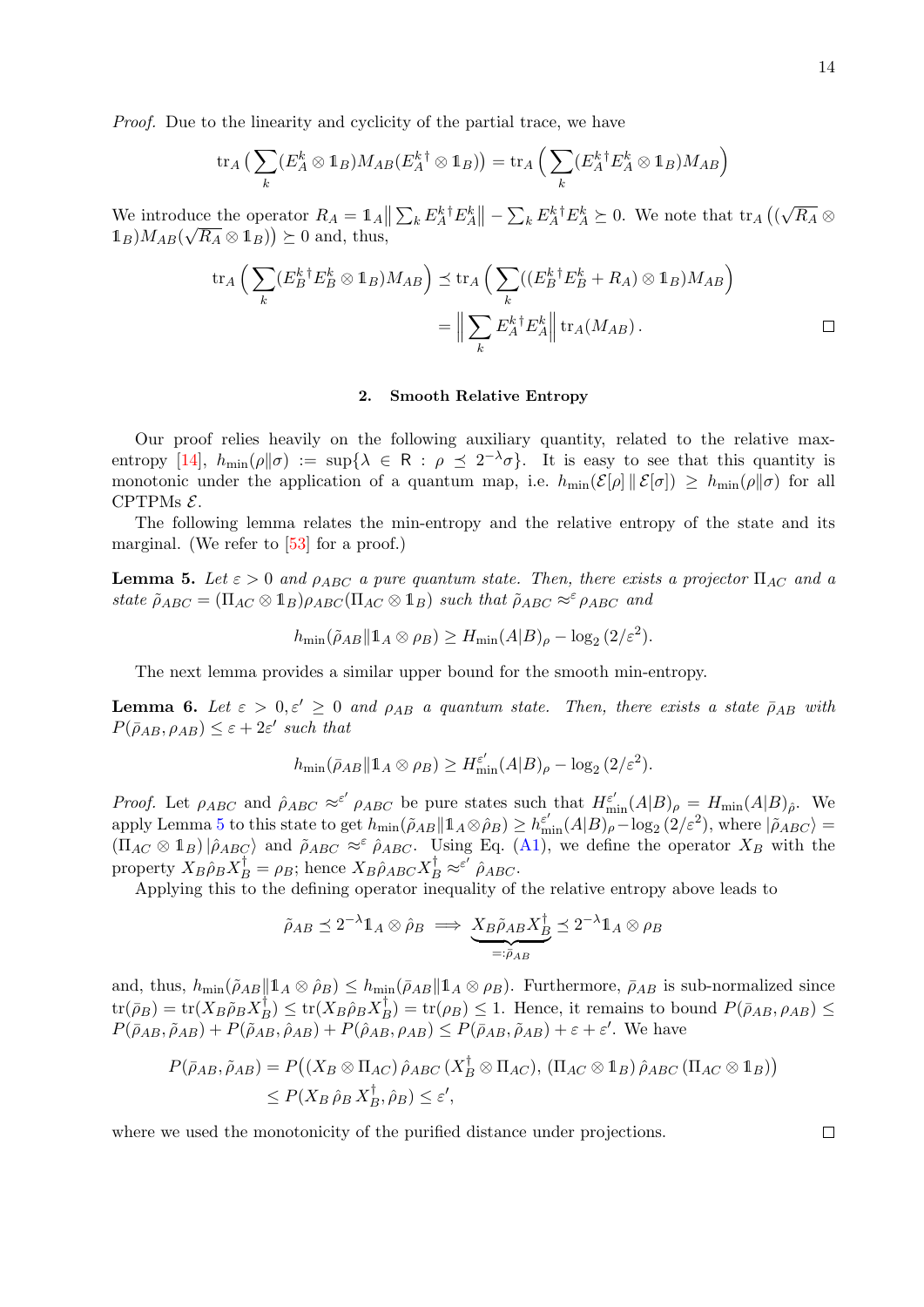## <span id="page-14-1"></span><span id="page-14-0"></span>3. Uncertainty of Two Consecutive Measurements

We prove a more general result that implies Theorem [2.](#page-5-0) For this purpose, we consider two consecutive measurements applied to the A system and a state  $\rho_{ABC}$ : a projective measurement,  $\mathsf{K} = \{P_A^k\}_k$ , followed by either one of two POVMs,  $\mathsf{X} = \{M_A^x\}_x$  or  $\mathsf{Y} = \{N_A^y\}$  $\{A\}$ y. More precisely, we are interested in the post measurement states

$$
\rho_{XKB} = \sum_{x,k} |x\rangle\langle x| \otimes |k\rangle\langle k| \otimes \text{tr}_{AC} \left( \left( P_A^k M_A^x P_A^k \otimes \mathbb{1}_{BC} \right) \rho_{ABC} \right) \text{ and } \tag{A5}
$$

$$
\rho_{YKC} = \sum_{y,k} |y\rangle\langle y| \otimes |k\rangle\langle k| \otimes \text{tr}_{AB} \left( \left( P_A^k N_A^y P_A^k \otimes \mathbb{1}_{BC} \right) \rho_{ABC} \right). \tag{A6}
$$

<span id="page-14-2"></span>**Proposition 7.** Let  $\rho_{ABC}$  be a tripartite quantum state, let  $\varepsilon \geq 0$  and let  $\bar{\varepsilon} > 0$ . Moreover, let  $\mathsf{K} = \{P_A^k\}_k$  be a projective measurement and  $\mathsf{X} = \{M_A^x\}_x$  and  $\mathsf{Y} = \{N_A^y\}$  $\{A\}$ y be two POVMs on A. Then, the post measurement states  $(A5)$  and  $(A6)$  satisfy

$$
H_{\min}^{\varepsilon+2\bar{\varepsilon}}(X|BK)_{\rho} + H_{\max}^{\varepsilon}(Y|CK)_{\rho} \ge -\log_2 c_K^*(\rho_A, X, Y) - \log_2(2/\bar{\varepsilon}^2),
$$
(A7)  

$$
X(X) = \sum_{\mu} t_{\mu}(B_{K,\mu}^k)_{\text{max}} + \sum_{\mu} B_{K}^{k} N_{\mu}^{\mu} B_{K,\mu}^k B_{K}^{k} N_{\mu}^{\mu} B_{K}^{\mu}
$$

where  $c^*_{\mathsf{K}}(\rho_A, \mathsf{X}, \mathsf{Y}) := \sum_k \text{tr}(P_A^k \rho_A) \max_x \left\| \sum_y P_A^k N_A^y P_A^k \cdot P_A^k M_A^x P_A^k \cdot P_A^k N_A^y P_A^k \right\|$ .

*Proof.* We first prove the statement for pure  $\rho_{ABC}$ . Then, for mixed states, we consider a purification  $\rho_{ABCE}$  of  $\rho_{ABC}$ , for which the theorem holds and take the partial trace over E. As this cannot decrease the smooth entropies [\(A3\)](#page-12-2), the generalization follows.

We consider the Stinespring dilation of the joint measurement of  $X$  and  $K$ , denoted  $U$ , which coherently stores the measurement outcome of  $X$  in registers  $X$  and  $X'$  and the measurement outcome of K in K and K', i.e.  $U := \sum_{x,k} |x\rangle_X \otimes |x\rangle_{X'} \otimes |k\rangle_K \otimes |k\rangle_{K'} \otimes \sqrt{M_A^x} P_A^k$ . Similarly, we introduce the Stinespring dilation of the joint measurement of Y and K, and the partial isometry  $W := UV^{\dagger}$  which, using  $P_A^k P^{k'} = \delta_{kk'} P_A^k$ , evaluates to

$$
W = \sum_{x,y,k} |x\rangle\langle y| \otimes |x\rangle\langle y| \otimes |k\rangle\langle k| \otimes |k\rangle\langle k| \otimes \sqrt{M_A^x} P_A^k \sqrt{N_A^y} \,. \tag{A8}
$$

These isometries allow us to introduce the states  $\rho_{AXX'KK'BC} = U \rho_{ABC} U^{\dagger}$  and, analogously,  $\rho_{AYY'KK'BC} = V \rho_{ABC} V^{\dagger}$ , whose marginals correspond to the post measurement states  $\rho_{XKB}$  and  $\rho_{YKC}$  of [\(A5\)](#page-14-0) and [\(A6\)](#page-14-1), respectively.

The proof now proceeds in several steps. First, we reformulate the statement of the theorem in terms of smooth min-entropies using the definition of the smooth max-entropy. Then, we use Lemma [6](#page-13-1) to find an upper bound on one of the entropies in terms of a relative entropy of the state and its marginal. The structure of the marginal can then be used to extract  $c^*_{\mathsf{K}}$ .

Due to the duality [\[50\]](#page-10-16) between smooth min- and max-entropy, the statement of the proposition is equivalent to  $H_{\min}^{2\varepsilon+\bar{\varepsilon}}(X|KB)_{\rho} \geq H_{\min}^{\varepsilon}(Y|AY'K'B)_{\rho} - \log_2 c_K^* - \log_2(2/\bar{\varepsilon}^2)$ . Applying Lemma [6,](#page-13-1) we introduce a state  $\tilde{\rho} \approx^{2\varepsilon + \bar{\varepsilon}} \rho$  such that

$$
h_{\min}(\tilde{\rho}_{AYY'K'B} \| 1_Y \otimes \rho_{AY'K'B}) \geq H_{\min}^{\varepsilon}(Y|AY'K'B)_{\rho} - \log_2(2/\bar{\varepsilon}^2).
$$

Next, we use the monotonicity of  $h_{\text{min}}$  under trace-preserving completely positive maps to measure the K' system. More precisely, we apply the map  $\mathcal{M}: \rho \mapsto \sum_k |k\rangle\langle k|_{K'} \rho |k\rangle\langle k|_{K'}$  to both arguments in  $h_{\text{min}}$  above. This has no effect on  $\rho_{AY'K'B}$ , which is classical on K' by definition. Using the state  $\bar{\rho}_{AYY'K'B} = \mathcal{M}[\tilde{\rho}_{AYY'K'B}],$  we thus have

$$
\underbrace{h_{\min}(\bar{\rho}_{AYY'K'B}||1_{Y}\otimes\rho_{AY'K'B})}_{=: \lambda} \geq H_{\min}^{\varepsilon}(Y|AY'K'B)_{\rho} - \log_2(2/\bar{\varepsilon}^2). \tag{A9}
$$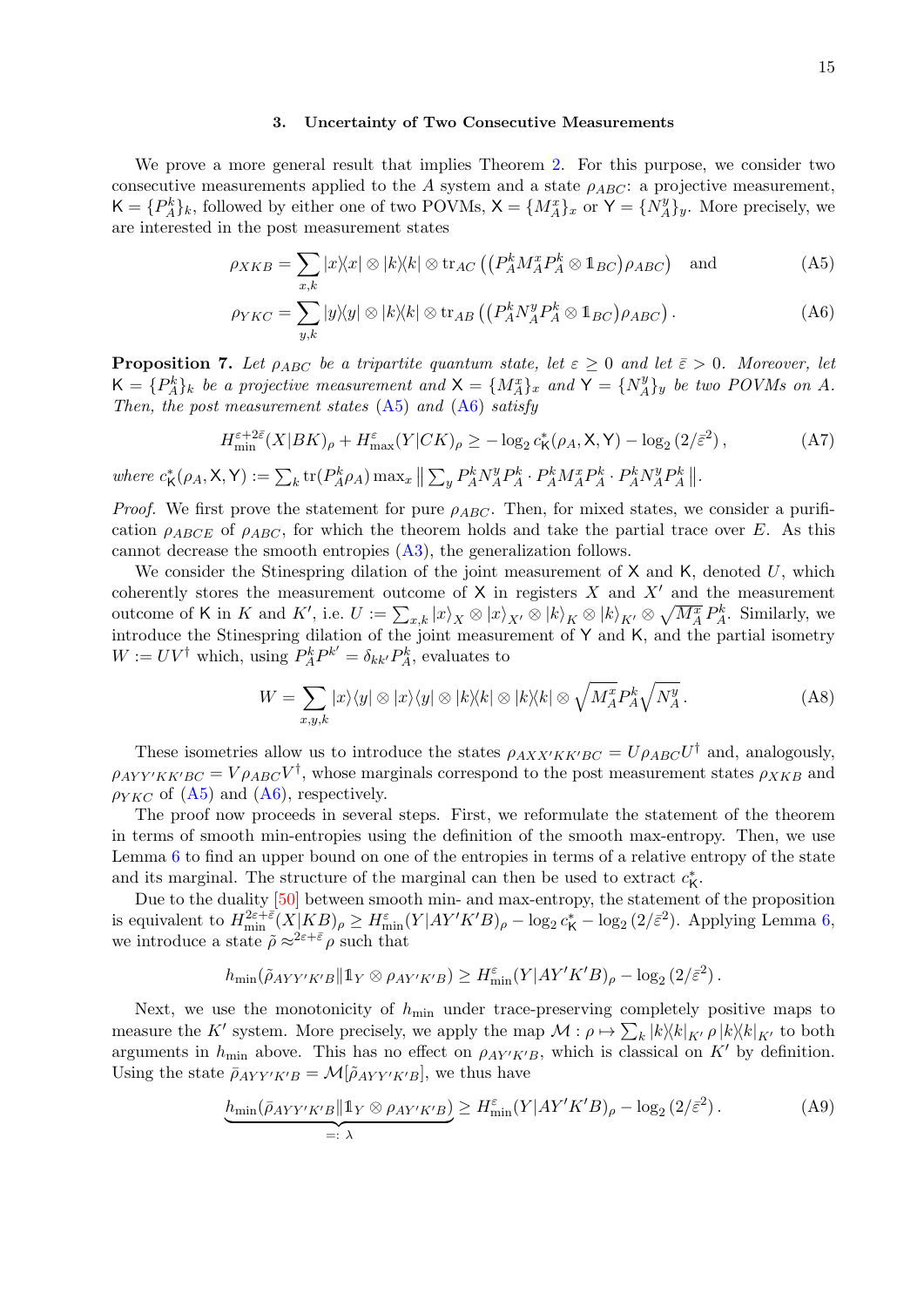Moreover, the purified distance satisfies  $P(\bar{\rho}, \rho) \leq P(\tilde{\rho}, \rho) \leq 2\varepsilon + \bar{\varepsilon}$ .

From the definition of  $h_{\min}$ , we get

<span id="page-15-1"></span><span id="page-15-0"></span>
$$
\bar{\rho}_{AYY'K'B} \preceq 2^{-\lambda} \mathbb{1}_Y \otimes \rho_{AY'K'B} , \qquad (A10)
$$

where we employed the marginal state  $\rho_{AY'K'B} = \text{tr}_{YK'}(V\rho_{AB}V^{\dagger}) = \sum_{y,k} \sqrt{N_A^y} P_A^k \rho_{AB} P_A^k \sqrt{N_A^y} \otimes$  $|k\rangle\langle k| \otimes |y\rangle\langle y|$ . Taking the tensor product with  $\mathbb{1}_K$  on both sides of  $(A10)$ , conjugating the resulting inequality with W and taking the partial trace over  $A, Y'$  and  $K'$  leads to

$$
\underbrace{\operatorname{tr}_{AX'K'}\left(W(\bar{\rho}_{AYY'K'B}\otimes \mathbb{1}_K)W^{\dagger}\right)}_{=: \bar{\tau}_{XKB}} \preceq 2^{-\lambda} \operatorname{tr}_{AX'K}\left(W(\mathbb{1}_{YK}\otimes \rho_{AY'K'B})W^{\dagger}\right). \tag{A11}
$$

We evaluate the trace term on the rhs. of  $(A11)$  to get

$$
\text{tr}_{AX'K'}\left(W(\mathbb{1}_{YK}\otimes\rho_{AY'K'B})W^{\dagger}\right)
$$
\n
$$
= \sum_{x,y,k} |x\rangle\langle x| \otimes |k\rangle\langle k| \otimes \langle yk| \text{tr}_A\left(\sqrt{M_A^x} P_A^k \sqrt{N_A^y} \rho_{AY'K'B} \sqrt{N_A^y} P_A^k \sqrt{M_A^x}\right) |yk\rangle
$$
\n
$$
= \sum_x |x\rangle\langle x| \otimes \sum_k |k\rangle\langle k| \otimes \text{tr}_A\left(\sum_y \sqrt{M_A^x} P_A^k N_A^y P_A^k \rho_{AB} P_A^k N_A^y P_A^k \sqrt{M_A^x}\right)
$$
\n
$$
\leq \mathbb{1}_X \otimes \sum_k |k\rangle\langle k| \otimes \max_x \|\sum_y P_A^k N_A^y P_A^k M_A^x P_A^k N_A^y P_A^k\| \text{tr}_A(P_A^k \rho_{AB})
$$
\n
$$
=:\widetilde{\omega}_{KB}
$$
\n(A12)

We used Lemma [4](#page-12-3) to arrive at [\(A12\)](#page-15-2). Note that  $tr(\tilde{\omega}_{KB}) = c_K^*$ ; hence, we choose  $\omega_{KB} = \tilde{\omega}_{KB}/c_K^*$ and employ [\(A11\)](#page-15-1) to find a lower bound on  $h_{\min}(\bar{\tau}_{XKB} || \mathbb{1}_X \otimes \omega_{KB})$  in terms of  $\lambda$  and  $c_K^*$ , i.e.

$$
h_{\min}(\bar{\tau}_{XKB}||1_X \otimes \omega_{KB}) \ge \lambda - \log_2 c_K^*
$$
  
\n
$$
\ge H_{\min}^{\varepsilon}(Y|AY'K'B)_{\rho} - \log_2 c_K^* - \log_2(2/\bar{\varepsilon}^2).
$$
 (A13)

We have  $P(\bar{\tau}_{XKB}, \rho_{XKB}) = P(\bar{\rho}_{XKB}, \rho_{XKB}) \leq 2\varepsilon + \bar{\varepsilon}$ . Therefore, using the definition of the smooth min-entropy, we get  $H_{\min}^{2\varepsilon+\bar{\varepsilon}}(X|KB)_{\rho} \geq h_{\min}(\bar{\tau}_{XKB}||1_X \otimes \omega_{KB}),$  which, substituted into [\(A13\)](#page-15-3), concludes the proof.  $\Box$ 

# <span id="page-15-5"></span><span id="page-15-4"></span><span id="page-15-3"></span><span id="page-15-2"></span>4. Proof of Theorem [2](#page-5-0)

Theorem [2](#page-5-0) is a corollary of Proposition [7.](#page-14-2)

Proof of Theorem [2.](#page-5-0) Recall that the effective overlap is defined as

$$
c^*(\rho_A, \mathsf{X}, \mathsf{Y}) = \inf_{U, \mathsf{X}', \mathsf{Y}', \mathsf{K}'} c^*_{\mathsf{K}'}(U\rho_A U^\dagger, \mathsf{X}', \mathsf{Y}'),
$$

where the infimum is taken over all embeddings U from A to A', all measurements  $X' = \{M_{A'}^x\}_x$  and  $\mathsf{Y}' = \{N_{A'}^y\}_y$  on A' and all projective measurements  $\mathsf{K}' = \{P_{A'}^k\}_k$  such that  $\sum_k U^{\dagger} P_{A'}^k M_{A'}^T P_{A'}^k U =$  $M_A^x$  and  $\sum_k U^{\dagger} P_{A'}^k N_{A'}^y P_{A'}^k U = N_A^y$  $\mathcal{H}$ . Furthermore, for any such  $\{U, \mathsf{X}', \mathsf{Y}', \mathsf{K}'\}$ , Proposition [7](#page-14-2) implies that the post measurement states

$$
\tau_{XKB} = \sum_{x,k} |x\rangle\langle x| \otimes |k\rangle\langle k| \otimes \text{tr}_{A'C} \left( \left( P_{A'}^k M_{A'}^x P_{A'}^k \otimes \mathbb{1}_{BC} \right) U \rho_{ABC} U^{\dagger} \right) \text{ and } \tag{A14}
$$

$$
\tau_{YKC} = \sum_{y,k} |y\rangle\langle y| \otimes |k\rangle\langle k| \otimes \text{tr}_{A'B} \left( \left( P_{A'}^k N_{A'}^y P_{A'}^k \otimes \mathbb{1}_{BC} \right) U \rho_{ABC} U^{\dagger} \right). \tag{A15}
$$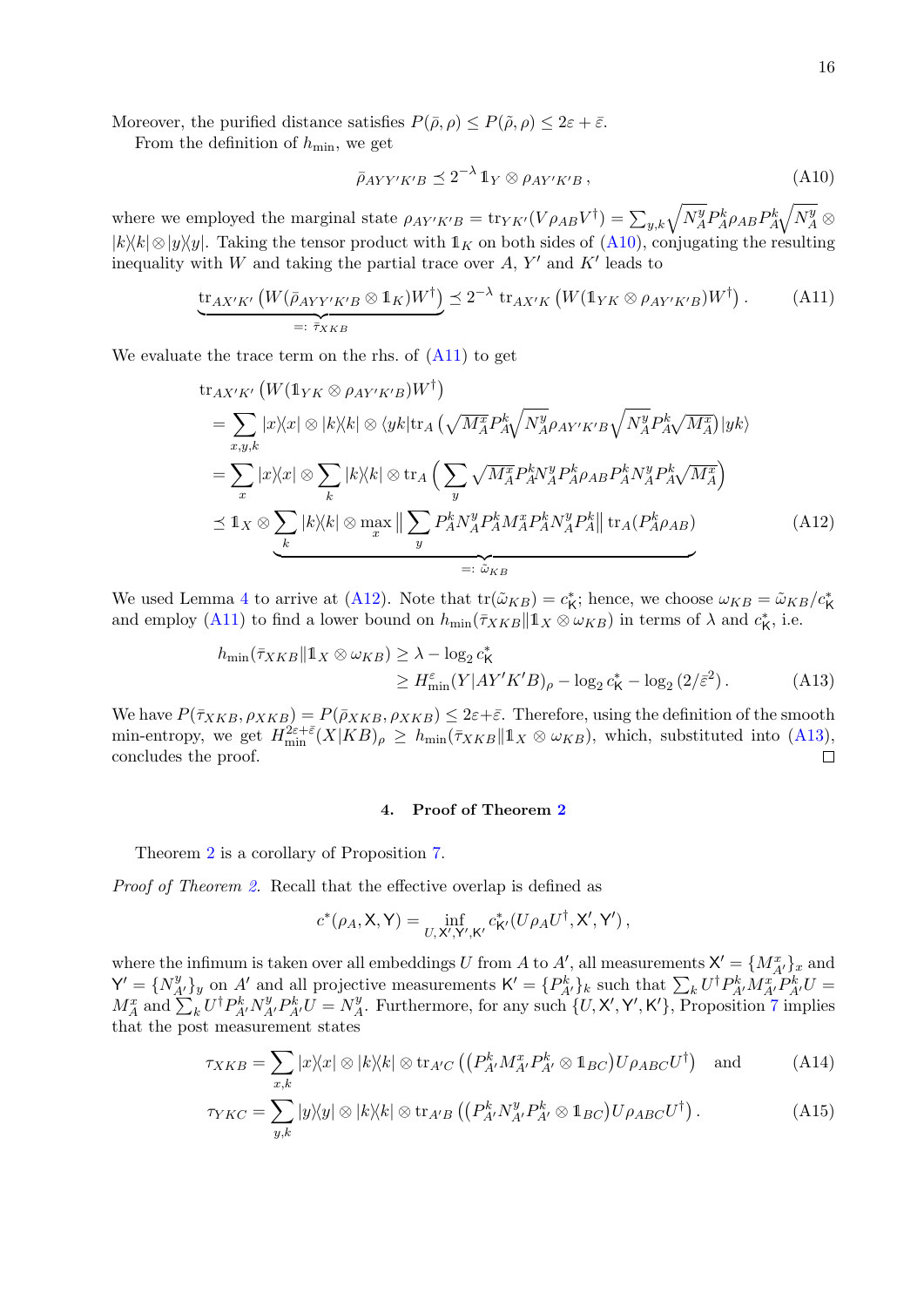satisfy

$$
H_{\min}^{\varepsilon+2\bar{\varepsilon}}(X|B)_{\tau} + H_{\max}^{\varepsilon}(Y|C)_{\tau} \ge H_{\min}^{\varepsilon+2\bar{\varepsilon}}(X|BK)_{\tau} + H_{\max}^{\varepsilon}(Y|CK)_{\tau}
$$
  

$$
\ge -\log_2 c_{\mathsf{K}'}^*(U\rho_A U^{\dagger}, \mathsf{X}', \mathsf{Y}') - \log_2\left(2/\bar{\varepsilon}^2\right),
$$

where we also employed the data-processing inequality of the smooth min- and max-entropies [\(A3\)](#page-12-2) to trace out the K system. Furthermore, the marginal states of  $(A14)$  and  $(A15)$  without K correspond to the post measurement states when measuring X and Y on  $\rho$ , namely

$$
\operatorname{tr}_{K}(\tau_{XKB}) = \sum_{x} |x\rangle\langle x| \otimes \operatorname{tr}_{AC} \left( \left( \sum_{k} U^{\dagger} P_{A'}^{k} M_{A'}^{x} P_{A'}^{k} U \right) \rho_{ABC} \right)
$$

$$
= \sum_{x} |x\rangle\langle x| \otimes \operatorname{tr}_{AC} \left( M_{A}^{x} \rho_{ABC} \right) = \mathcal{M}_{X}[\rho_{AB}]
$$

and, similarly,  $tr_K(\tau_{YKC}) = \mathcal{M}_{Y}[\rho_{AC}]$ . This implies that the uncertainty relation holds for each candidate in the minimization and, thus, also for its infimum. (The last argument implicitly uses the continuity of the function  $-\log_2$ .) This concludes the proof.  $\Box$ 

# 5. Proof of Theorem [1](#page-4-0)

Theorem [1](#page-4-0) follows as a corollary of Theorem [2](#page-5-0) and the entropic asymptotic equipartition [\(A2\)](#page-12-4).

*Proof of Theorem [1.](#page-4-0)* We apply Theorem [2](#page-5-0) to the state  $\rho_{ABC}^n = \rho_{ABC}^{\otimes n}$  and use the measurements  $X^n$  and  $Y^n$ , which measure X and Y on each of the n copies, respectively. It is easy to verify that  $c^*(\rho_A^n, \mathsf{X}^n, \mathsf{Y}^n) \leq c^*(\rho_A, \mathsf{X}, \mathsf{Y})^n$  in this case. Theorem [2](#page-5-0) applied to this situation thus yields

$$
\frac{1}{n} H_{\min}^{\varepsilon+2\bar{\varepsilon}}(X^n|B^n)_\rho + \frac{1}{n} H_{\max}^{\varepsilon}(Y^n|C^n)_\rho \geq -\log_2 c^*(\rho_A, \mathsf{X}, \mathsf{Y}) - \frac{1}{n}\log_2\left(2/\bar{\varepsilon}^2\right).
$$

Finally, taking the limit  $n \to \infty$  and employing [\(A2\)](#page-12-4) immediately proves Theorem [1.](#page-4-0)

## <span id="page-16-0"></span>Appendix B: Proof of Relation to Nonlocality

#### 1. Preliminaries

Projective measurements with binary outcomes can be described compactly as an *observable*  $O = M_0 - M_1$  with spectrum in  $\{1, -1\}$ , i.e.  $O^2 = 1$ . Tsirelson [\[54\]](#page-10-5) related the correlations which can be achieved when measuring quantum systems to the existence of unit vectors in a real vector space. Namely, Tsirelson's result states that for any set of observables  $O_1, \ldots, O_n$  and  $Q_1, \ldots, Q_n$ with eigenvalues in the interval  $[-1, 1]$  and any bipartite pure state  $|\psi\rangle\langle\psi|$  there exist real unit vectors  $x_1, \ldots, x_n, y_1, \ldots, y_n \in \mathsf{R}^{2n}$  s.t.

$$
\langle \psi | O_i \otimes Q_j | \psi \rangle = x_i^{\mathsf{T}} \cdot y_j \tag{B1}
$$

for all  $i, j \in [n]$ . Conversely, if there exist such real unit vectors  $x_i$  and  $y_j$ , it is possible to find sets of observables  $O_i$  on H and  $Q_i$  on H' with eigenvalues  $\pm 1$  and dim  $\mathcal{H} = \dim \mathcal{H}' = n$  such that [\(B1\)](#page-16-1) holds with  $|\psi\rangle$  a maximally entangled state.

As shown by Wehner [\[56\]](#page-10-23), this implies that the maximal CHSH value reachable by a quantum system can be calculated using a *semidefinite program* (SDP), more precisely, an optimization problem of the form  $\max:$  tr $(BG)$ , subject to:  $\text{tr}(E_iG) = e_i$  for all i, and  $G \succeq 0$ . Here,  $\{E_i, e_i\}_i$  is

<span id="page-16-1"></span> $\Box$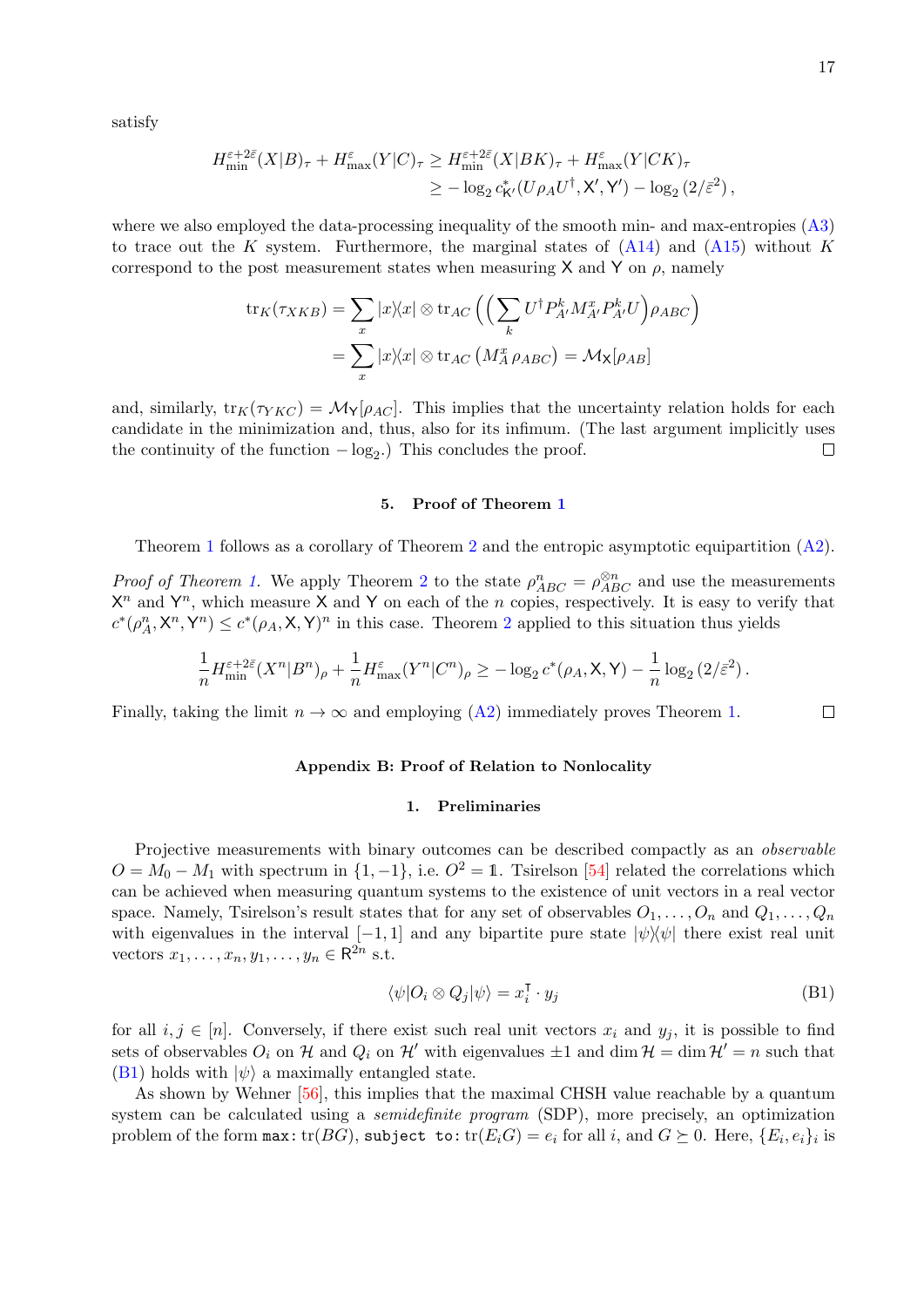a set of linear constraints and G is the variable to be optimized over (we refer to e.g.  $[6]$  for details on semidefinite programming). The reason for this is, that a (real symmetric) matrix  $G$  is positive semidefinite if and only if it can be expressed as  $G = B^{\dagger}B$ , i.e., its entries are the inner product of the vectors representing the columns of B.

For example, for the case of two inputs and outputs, the correlations can be arranged in a  $4 \times 4$  matrix  $G = (g_{ij})$  with  $g_{ij} := x_i^T$  $\overline{i} \cdot x_j$ . Conversely, any  $4 \times 4$  positive semidefinite matrix with diagonal entries equal to 1 can be seen as an arrangement of this sort, since  $G = B<sup>T</sup>B$  where  $B = (x_1, x_2, y_1, y_2)$ . The expected CHSH value,  $\beta$ , of a certain setup between two parties can be calculated from this matrix G using

$$
\beta(\ket{\psi},O_1,O_2,Q_1,Q_2)=\langle \psi|O_1\otimes Q_1+O_1\otimes Q_2+O_2\otimes Q_1-O_2\otimes Q_2|\psi\rangle=\text{tr}(WG),
$$

where  $G$  is defined as above and

$$
W := \frac{1}{2} \begin{pmatrix} 0 & 0 & 1 & 1 \\ 0 & 0 & 1 & -1 \\ 1 & 1 & 0 & 0 \\ 1 & -1 & 0 & 0 \end{pmatrix}.
$$

#### 2. Generalization of Tsirelson's Results

We are here concerned with extending Tsirelson's relation between symmetric matrices and bipartite measurements of the previous section to the case where the overlap of the local observables is restricted. For this purpose, we first define an effective overlap of two observables.

Definition 4. Let  $O_1$ ,  $O_2$  be observables on H with binary spectrum  $\{-1,1\}$  and let  $\rho$  be a density operator acting on H. The effective overlap between the observables  $O_1$  and  $O_2$  on  $\rho$  is

$$
\gamma^*(\rho, O_1, O_2) := \frac{1}{4} \operatorname{tr} (\rho (O_1 + O_2)^2).
$$

We will later make a connection between this quantity and the effective overlap of POVMs,  $c^*$ .

The following Lemma is an extension of Tsirelson's [\[54\]](#page-10-5) original relation in the form used in [\[56\]](#page-10-23).

<span id="page-17-0"></span>**Lemma 8.** Let  $\rho_{AB}$  be a bipartite quantum state. Furthermore, let  $O_1, O_2, \ldots, O_n$  be observables with binary spectrum  $\{-1,1\}$  on A and let  $Q_1, Q_2, \ldots, Q_m$  be observables with binary spectrum  ${-1,1}$  on B. Then, there exists a real positive semidefinite  $(n+m)\times(n+m)$  matrix G such that, for all  $i, i' \in [n], j, j' \in [m],$ 

$$
(G)_{i(n+j)} = (G)_{(n+j)i} = \text{tr}\left((O_i \otimes Q_j)\rho_{AB}\right)
$$

$$
(G)_{ii'} = 2\gamma^*(\rho_A, O_i, O_{i'}) - 1
$$

$$
(G)_{(n+j)(n+j')} = 2\gamma^*(\rho_B, Q_j, Q_{j'}) - 1
$$

*Proof.* To prove the statement, we construct the matrix G for given  $\rho_{AB}$  and observables  $O_i$  and  $Q_i$ . Let  $|\psi\rangle$  be a purification of  $\rho_{AB}$  on an auxiliary system C. Then, we define vectors for all  $i \in [n], j \in [m]$ :  $x_i := (O_i \otimes 1_B \otimes 1_C) \ket{\psi}$  and  $x_{n+j} := (1_A \otimes Q_j \otimes 1_C) \ket{\psi}$ . The  $(n+m) \times (n+m)$ matrix  $\bar{G}$  given by the inner products, i.e.  $(\bar{G})_{kk'} = x_k^{\dagger} x_{k'}$ , is Hermitian and positive semidefinite by construction. Finally,  $G = (\bar{G} + \bar{G}^{\dagger})/2$  is positive semidefinite, real and symmetric.

It remains to check that the correlations agree. First, note that

$$
(G)_{i(n+j)} = (\bar{G})_{i(n+j)} = \langle \psi | O_i \otimes Q_j \otimes \mathbb{1}_C | \psi \rangle = \text{tr} \left( (O_i \otimes Q_j) \rho_{AB} \right).
$$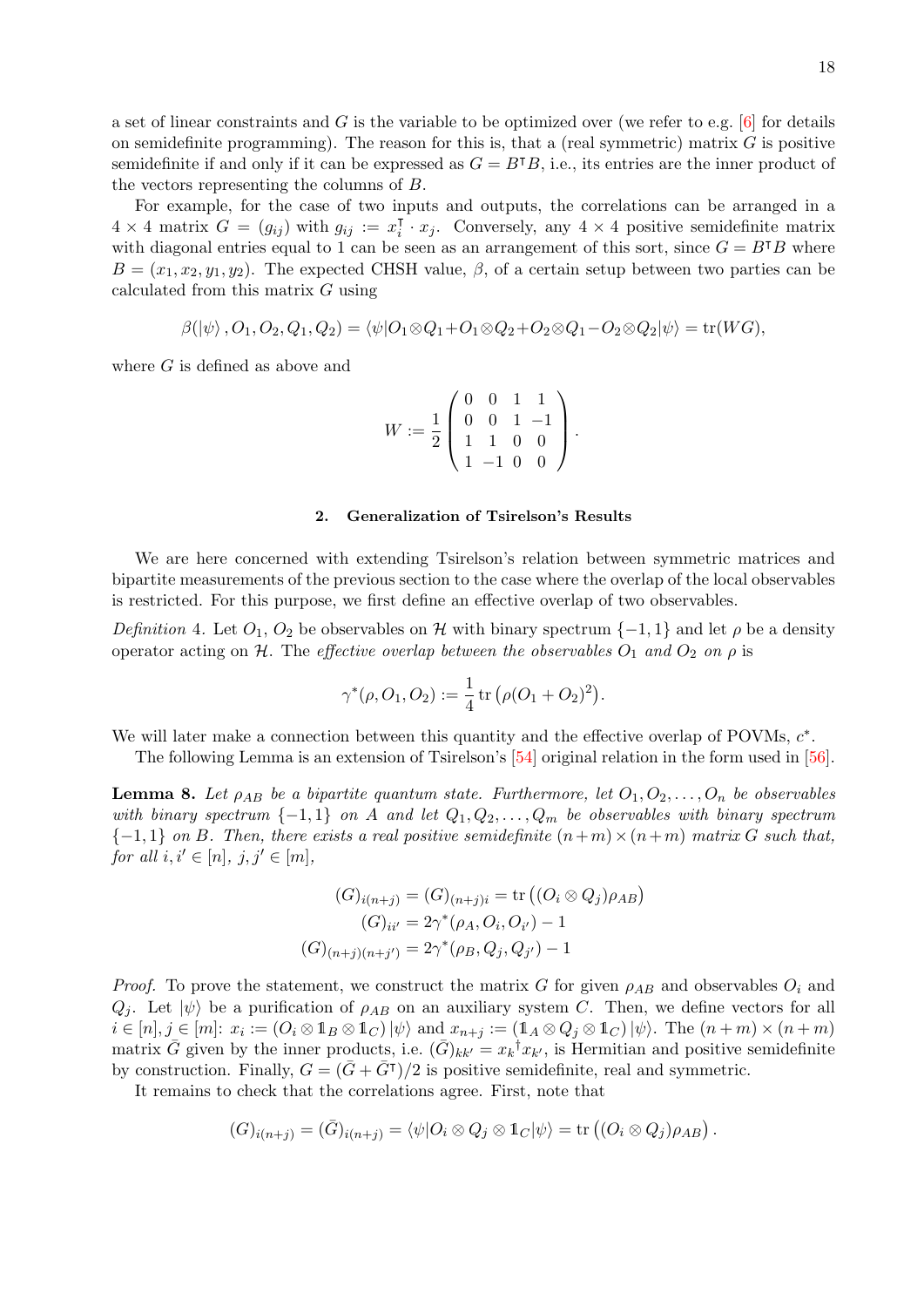$\Box$ 

Moreover, the local terms on A evaluate to

$$
(G)_{ii'} = \frac{1}{2} \langle \psi | (O_i O_{i'} \otimes \mathbb{1}_{BC}) | \psi \rangle + \frac{1}{2} \langle \psi | (O_{i'} O_i \otimes \mathbb{1}_{BC}) | \psi \rangle
$$
  
= 
$$
\frac{1}{2} \operatorname{tr} (\rho_A (O_i O_{i'} + O_{i'} O_i)) = 2\gamma^* (\rho_A, O_i, O_{i'}) - 1
$$

and similarly on B with  $(G)_{(n+j)(n+j)}$ .

The converse is also true, for every matrix  $G$  satisfying above properties, there exists a physical realization. This corresponds to the converse of Tsirelson's theorem [\[54,](#page-10-5) [55\]](#page-10-24) (see also [\[57\]](#page-10-25) for a detailed explanation).

<span id="page-18-0"></span>**Lemma 9.** Let G be a real positive semidefinite  $(n + m) \times (n + m)$  matrix with  $(G)_{ii} = 1$ . Then there exists a quantum state  $\rho_{AB}$ , observables  $O_1, O_2, \ldots, O_n$  with binary spectrum {-1,1} on A and observables  $Q_1, Q_2, \ldots, Q_m$  with binary spectrum  $\{-1, 1\}$  on B, such that, for all  $i, i' \in [n]$ ,  $j, j' \in [m]$ , it holds that

tr 
$$
((O_i \otimes Q_j)\rho_{AB}) = (G)_{i(n+j)}
$$
  
\n $2\gamma^*(\rho_A, O_i, O_{i'}) - 1 = (G)_{ii'}$   
\n $2\gamma^*(\rho_B, Q_j, Q_{j'}) - 1 = (G)_{(n+j)(n+j')}$ 

*Proof.* Let  $d = n + m$  and  $\{x_k\}, k \in \{1, \ldots, d\}$  be a set of real vectors of dimension d such that  $(G)_{kk'} = x_k^{\mathsf{T}}$  $\bar{k}x_{k'}$ . Moreover, take  $\rho_{AB} = |\psi\rangle\langle\psi|$ , where  $|\psi\rangle = \sqrt{d}^{-1}\sum_{k}|k\rangle|k\rangle$  is the maximally entangled state,  $O_i = \sum_{\ell} (x_i)_{\ell} \Gamma_{\ell}^{\mathsf{T}}$  $\overline{\ell}$  and  $Q_j = \sum_{\ell} (x_{n+j})_{\ell} \Gamma_{\ell}$  where  $\Gamma_{\ell}$  are generators of the Clifford algebra in dimension  $n + m$ , i.e.,  $\{\Gamma_{\ell}, \Gamma_{\ell'}\} = 2\delta_{\ell\ell'}\mathbb{1}$ . Using the fact that  $\Gamma_{\ell}$  are anti-commuting, it is now straight forward to verify that the  $O_i$  and  $Q_j$  have spectrum in  $\{-1, 1\}$  since

$$
O_i O_{i'} = \left(\sum_{\ell} (x_i)_{\ell} \Gamma_{\ell}^{\mathsf{T}}\right) \left(\sum_{\ell'} (x_{i'})_{\ell'} \Gamma_{\ell'}^{\mathsf{T}}\right) = \frac{1}{2} \sum_{\ell, \ell'} (x_i)_{\ell} (x_{i'})_{\ell'} \{\Gamma_{\ell}, \Gamma_{\ell'}\}^{\mathsf{T}} = x_i^{\mathsf{T}} x_{i'} \mathbb{1}.
$$

Thus,  $2\gamma^*(\rho_A, Q_i, Q_{i'}) - 1 = \frac{1}{2} \text{tr}(\rho_A \{Q_i, Q_{i'}\}) = (G)_{ii'}$  and similarly for  $(G)_{(n+j)(n+j')}$ . Finally,

$$
\langle \psi | O_i \otimes Q_j | \psi \rangle = \frac{1}{d} \sum_{\ell, \ell'} (x_i)_\ell (x_{n+j})_{\ell'} \left( \sum_{k, k'} \langle k | \langle k | \Gamma_\ell^{\mathsf{T}} \otimes \Gamma_{\ell'} | k' \rangle | k' \rangle \right)
$$
  
= 
$$
\frac{1}{d} \sum_{\ell, \ell'} (x_i)_\ell (x_{n+j})_{\ell'} \operatorname{tr} (\Gamma_\ell \Gamma_{\ell'}) = \sum_{\ell, \ell'} (x_i)_\ell (x_{n+j})_{\ell'} \delta_{\ell \ell'} = (G)_{i(n+j)} .
$$

### 3. Two Binary Measurements

Next, we restrict our attention to the case where two parties, Alice and David, each have two observables at their disposal. The measurement setup can in this case be described by the set  $\{|\psi\rangle, O_1, O_2, Q_1, Q_2\}$ . We define the following family of semidefinite programs, which calculate the maximal CHSH value,  $\beta_{\text{max}}(\gamma^*)$ , that can be achieved with a setup for which the effective overlap of Alice's observables satisfies  $\gamma^*(\rho_A, O_1, O_2) = \gamma^*$ . The SDP for  $\beta_{\max}(\gamma^*)$  is given by

<span id="page-18-1"></span>
$$
\begin{array}{ll}\n\text{maximize:} & \text{tr}(WG) \\
\text{subject to:} & G \succeq 0, \\
& (G)_{ii} = 1 \; \forall i \; \text{ and} \\
& (G)_{12} = (G)_{21} = 2\gamma^* - 1.\n\end{array} \tag{B2}
$$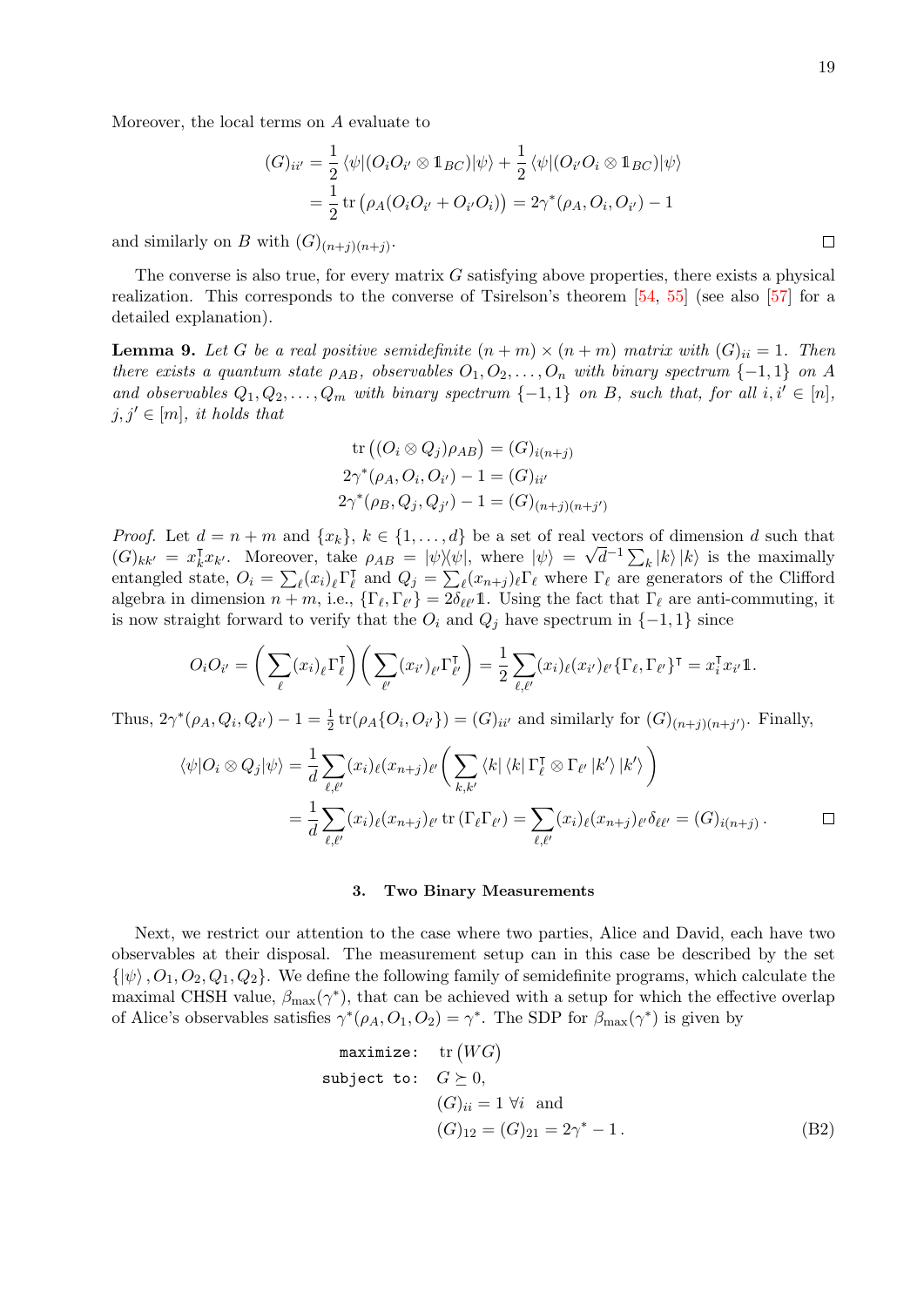Note that, since every physical setup has a corresponding matrix G due to Lemma [8,](#page-17-0) the maximization is done over all physical setups that satisfy the constraint on the effective overlap. On the other hand, Lemma [9](#page-18-0) tells us that there exists a physical setup— corresponding to the optimal matrix  $G^*$  — that achieves any  $\beta_{\text{max}} = \text{tr}(WG^*)$ . Note, however, that this does not imply that every setup with a given  $\gamma^*$  can be used to reach  $\beta_{\text{max}}(\gamma^*)$ .

The function  $\beta_{\text{max}}(\gamma^*)$  has a nice analytical form, which was conjectured by M. Horodecki [\[22\]](#page-9-13) for the two qubit case. Alternatively, it is possible to derive a statement of this type [\[30\]](#page-9-14) using a result of Seevink and Uffink [\[45\]](#page-10-6), which bounds the maximal CHSH value in terms of the angle between local qubit measurements.

<span id="page-19-1"></span>**Lemma 10.** The maximal CHSH value  $\beta_{\text{max}}$  that can be achieved by a setup  $\{\rho_{AT}, O_1, O_2, Q_1, Q_2\}$ that has a effective overlap  $\gamma^*(\rho_A, O_1, O_2) = \gamma^*$  is given by

$$
\beta_{\max}(\gamma^*) = 2(\sqrt{\gamma^*} + \sqrt{1-\gamma^*})
$$

*Proof.* The solution is given by the SDP  $(B2)$  and it remains to find feasible solutions for both the primal and the dual problem in order to find  $\beta_{\text{max}}$ . We first construct a primal feasible solution  $G^*$  for the SDP  $(B2)$ . We have,

$$
\beta_{\max}(\gamma^*) \ge \text{tr}\left(WG^*\right) = 2\left(\sqrt{\gamma^*} + \sqrt{1-\gamma^*}\right), \text{ where}
$$
\n
$$
G^* := \begin{pmatrix} 1 & 2\gamma^* - 1 & \sqrt{\gamma^*} & \sqrt{1-\gamma^*} \\ 2\gamma^* - 1 & 1 & \sqrt{\gamma^*} & -\sqrt{1-\gamma^*} \\ \sqrt{\gamma^*} & \sqrt{\gamma^*} & 1 & 0 \\ \sqrt{1-\gamma^*} & -\sqrt{1-\gamma^*} & 0 & 1 \end{pmatrix} \succeq 0, \text{ for all } \gamma^* \in [0,1].
$$

To find an upper bound on  $\beta_{\text{max}}$ , we consider the dual SDP, which is

minimize: 
$$
\Gamma_{11} + \Gamma_{22} + \Gamma_{33} + \Gamma_{44} + (2\gamma^* - 1)(\Gamma_{12} + \Gamma_{21})
$$
  
\nsubject to:  $\Gamma = \begin{pmatrix} \Gamma_{11} & \Gamma_{12} & 0 & 0 \\ \Gamma_{21} & \Gamma_{22} & 0 & 0 \\ 0 & 0 & \Gamma_{33} & 0 \\ 0 & 0 & 0 & \Gamma_{44} \end{pmatrix} \succeq W$ .

A feasible solution,  $\Gamma^* \succeq W$ , is

$$
\Gamma^* := \begin{pmatrix} \frac{1}{4} \left( \frac{1}{\sqrt{\gamma^*}} + \frac{1}{\sqrt{1-\gamma^*}} \right) & \frac{1}{4} \left( \frac{1}{\sqrt{\gamma^*}} - \frac{1}{\sqrt{1-\gamma^*}} \right) & 0 & 0 \\ \frac{1}{4} \left( \frac{1}{\sqrt{\gamma^*}} - \frac{1}{\sqrt{1-\gamma^*}} \right) & \frac{1}{4} \left( \frac{1}{\sqrt{\gamma^*}} + \frac{1}{\sqrt{1-\gamma^*}} \right) & 0 & 0 \\ 0 & 0 & 0 & \sqrt{\gamma^*} & 0 \\ 0 & 0 & 0 & \sqrt{1-\gamma^*} \end{pmatrix},
$$

Thus, due to weak duality of semidefinite programming, it holds that  $\beta_{\max}(\gamma^*) \leq \text{tr}(\Gamma^*) + (2\gamma^* -$ Thus, due to weak duality of semidentified programming, it not<br>  $1)(\Gamma_{12}^* + \Gamma_{21}^*) = 2(\sqrt{\gamma^*} + \sqrt{1 - \gamma^*})$ , which concludes the proof.  $\Box$ 

#### 4. Proof of Theorem [3](#page-6-3)

We will need a pivotal result due to Jordan [\[23\]](#page-9-27) (see also [\[33,](#page-10-26) [55\]](#page-10-24)).

<span id="page-19-0"></span>**Lemma 11** (Jordan's Lemma). Let  $X = \{M^0, M^1\}$  and  $Y = \{N^0, N^1\}$  be two projective measurements with binary outcomes. Then, there exists a projective measurement  $K = \{P^k\}_k$  that commutes with both  $X$  and  $Y$  such that the  $P^k$  project on subspaces of dimension at most 2.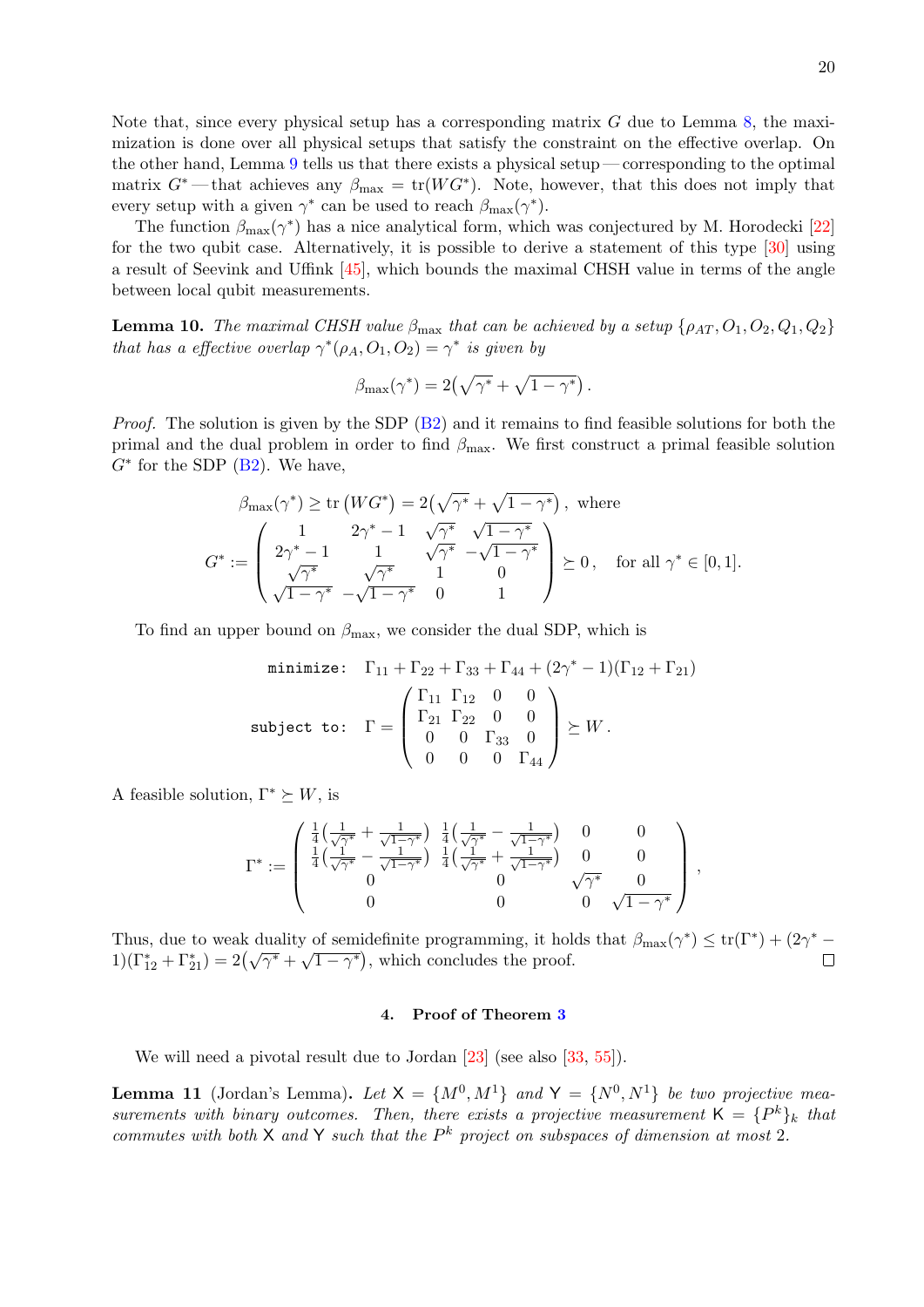Let now K be such a projective measurement for which we additionally require that the rank of the  $P<sup>k</sup>$  is minimal. It is easy to verify that this measurement has the property that the projectors  $P^k M^x P^k$  and  $P^k M^x P^k$  either vanish or are rank-1 projectors. (If, for example,  $P^k M^0 P^k$  is not rank-1, it must either be  $P^k$  or vanish. However, this implies that  $P^kM^1P^k$  also either vanishes or equals  $P^k$  and, thus, measuring further in the basis induced by  $P^k M^y P^k$  will reduce the dimension of K.) Hence, the projectors can be written in the form  $|\xi_k^x\rangle\langle \xi_k^x| = P^k N^y P^k$  and  $|\zeta_k^y|$  $\chi_k^y \rangle \langle \zeta_k^y$  $|v_k^y| = P^k N^y P^k,$ where  $|\xi_k^x\rangle$  and  $|\zeta_k^x\rangle$  are allowed to be the zero vector.

It remains to relate the effective overlap of observables,  $\gamma^*$ , to the effective overlap of two POVMs,  $c^*$ . This is done in the following proposition, from which Theorem [3](#page-6-3) directly follows.

**Proposition 12.** For any measurement setup  $\{\rho_A, \mathsf{X}, \mathsf{Y}\}\$ , it holds that

<span id="page-20-1"></span><span id="page-20-0"></span>
$$
c^*(\rho_A, \mathsf{X}, \mathsf{Y}) \le \frac{1}{2} + \frac{\beta}{8}\sqrt{8 - \beta^2},
$$
 (B3)

where  $\beta = \beta(\rho_{AD}, \mathsf{X}, \mathsf{Y}, \mathsf{R}, \mathsf{S})$  for any extension  $\rho_{AD}$  with  $\rho_A = \text{tr}_D(\rho_{AD})$  and for any two binary POVMs R and S on D.

Proof. It is sufficient to consider projective measurements and pure states as, due to Neumark's dilation theorem and the definition of the effective overlap, there exist projective measurements  $X'$ ,  $Y'$ ,  $R'$ ,  $S'$  and an embedded state  $\rho_{A'D'}$  such that

$$
\beta(\rho_{AD}, \mathsf{X}, \mathsf{Y}, \mathsf{R}, \mathsf{S}) = \beta(\rho_{A'D'}, \mathsf{X'}, \mathsf{Y'}, \mathsf{R'}, \mathsf{S'}) \quad \text{and} \quad c^*(\rho_A, \mathsf{X}, \mathsf{Y}) \le \min_{\mathsf{K'}} c^*_{\mathsf{K'}}(\rho_{A'}, \mathsf{X'}, \mathsf{Y'}), \quad \text{(B4)}
$$

where  $\mathsf{K}' = \{P_{A'}^k\}_k$  is any projective measurement that commutes with  $\mathsf{X}'$  and  $\mathsf{Y}'$ .

According to Lemma [11](#page-19-0) and [\(B4\)](#page-20-0), we can thus bound

$$
c^*(\rho_A, \mathsf{X}, \mathsf{Y}) \le \sum_k \text{tr}(P_{A'}^k \rho_{A'}) \max_x \left\| \sum_y |\zeta_k^y\rangle\langle\zeta_k^y|\xi_k^x\rangle\langle\zeta_k^y|\zeta_k^y\rangle\langle\zeta_k^y|\right\| = \sum_k \text{tr}(P_{A'}^k \rho_{A'}) \max_{x,y} |\langle\xi_k^x|\zeta_k^y\rangle|^2,
$$
\n(B5)

where  $P_{A'}^k$  is a decomposition into at most two-dimensional subspaces,  $|\xi_k^x\rangle\langle\xi_k^x| = P_{A'}^k M_{A'}^x P_{A'}^k$ , and  $|\zeta_k^y$  $\chi_k^y \rangle \langle \zeta_k^y$  $k = P_{A'}^k N_{A'}^y P_{A'}^k$ . Now, consider the observables

$$
\tilde{O}_{A'}^{\mathsf{X}} = \bigoplus_{k} \left( |\xi_{k}^{x_{k}}\rangle\langle\xi_{k}^{x_{k}}| - |\xi_{k}^{\bar{x}_{k}}\rangle\langle\xi_{k}^{\bar{x}_{k}}| \right) \text{ and } \tilde{O}_{A'}^{\mathsf{Y}} = \bigoplus_{k} \left( |\zeta_{k}^{y_{k}}\rangle\langle\zeta_{k}^{y_{k}}| - |\zeta_{k}^{\bar{y}_{k}}\rangle\langle\zeta_{k}^{\bar{y}_{k}}| \right),
$$

where  $x_k, y_k \in \{0, 1\}$  are the values that maximize the overlap in [\(B5\)](#page-20-1) for each value of k. Furthermore,  $\bar{x}_k = 1 - x_k$  and  $\bar{y}_k = 1 - y_k$ . Using these observables, it is easy to verify that

$$
\sum_{k} \text{tr}(P_{A'}^{k} \rho_{A'}) \max_{x,y} \left| \langle \xi_{k}^{x} | \zeta_{k}^{y} \rangle \right|^{2} = \gamma^{*}(\rho_{A'}, \tilde{O}_{A'}^{X}, \tilde{O}_{A'}^{Y}) = \frac{1}{2} + \frac{\beta_{\max}(\gamma^{*})}{8} \sqrt{8 - \beta_{\max}(\gamma^{*})^{2}},
$$

where, in the last step, we used Lemma [10](#page-19-1) and introduce  $\beta_{\text{max}}(\gamma^*)$ , the maximum CHSH value that can be reached with a bipartite setup that satisifies  $\gamma^*(\rho_{A'}, \tilde{O}_{A'}^{\mathbf{X}}, \tilde{O}_{A'}^{\mathbf{Y}}) = \gamma^*$ .

It remains to show that  $\beta(\rho_{A'D}, \mathsf{X}', \mathsf{Y}', \mathsf{R}', \mathsf{S}') \leq \beta_{\max}(\gamma^*)$ . First note that due to the fact that K' commutes with X' and Y', we have  $\beta(\rho_{A'D}, X', Y', R', S') = \beta(\rho_{A'DK}, X', Y', R', S')$  where  $\rho_{A'DK} = \sum_{k} |k\rangle\langle k| \otimes P_{A'D}^{k} P_{A'}^{k}$ . Thus, we can assume without loss of generality that the maximum CHSH value is achieved with an extension and measurements that potentially depend on the value of K. Furthermore, we introduce a purification  $|\psi\rangle$  of  $\rho_{A'DK}$  and write

<span id="page-20-2"></span>
$$
\beta(\rho_{A'D}, \mathbf{X}', \mathbf{Y}', \mathbf{R}', \mathbf{S}') \le \max_{|\psi\rangle, Q_{D'}^{\mathbf{R}}, Q_{D'}^{\mathbf{S}}} \beta(|\psi\rangle, O_{A'}^{\mathbf{X}}, O_{A'}^{\mathbf{Y}}, Q_{D'}^{\mathbf{R}}, Q_{D'}^{\mathbf{S}})
$$
\n
$$
= \max_{|\psi\rangle, Q_{D'}^{\mathbf{R}}, Q_{D'}^{\mathbf{S}}} \beta(|\psi\rangle, \tilde{O}_{A'}^{\mathbf{X}}, \tilde{O}_{A'}^{\mathbf{Y}}, Q_{D'K}^{\mathbf{R}}, Q_{D'K}^{\mathbf{S}}) \le \beta_{\max}(\gamma^*), \tag{B6}
$$